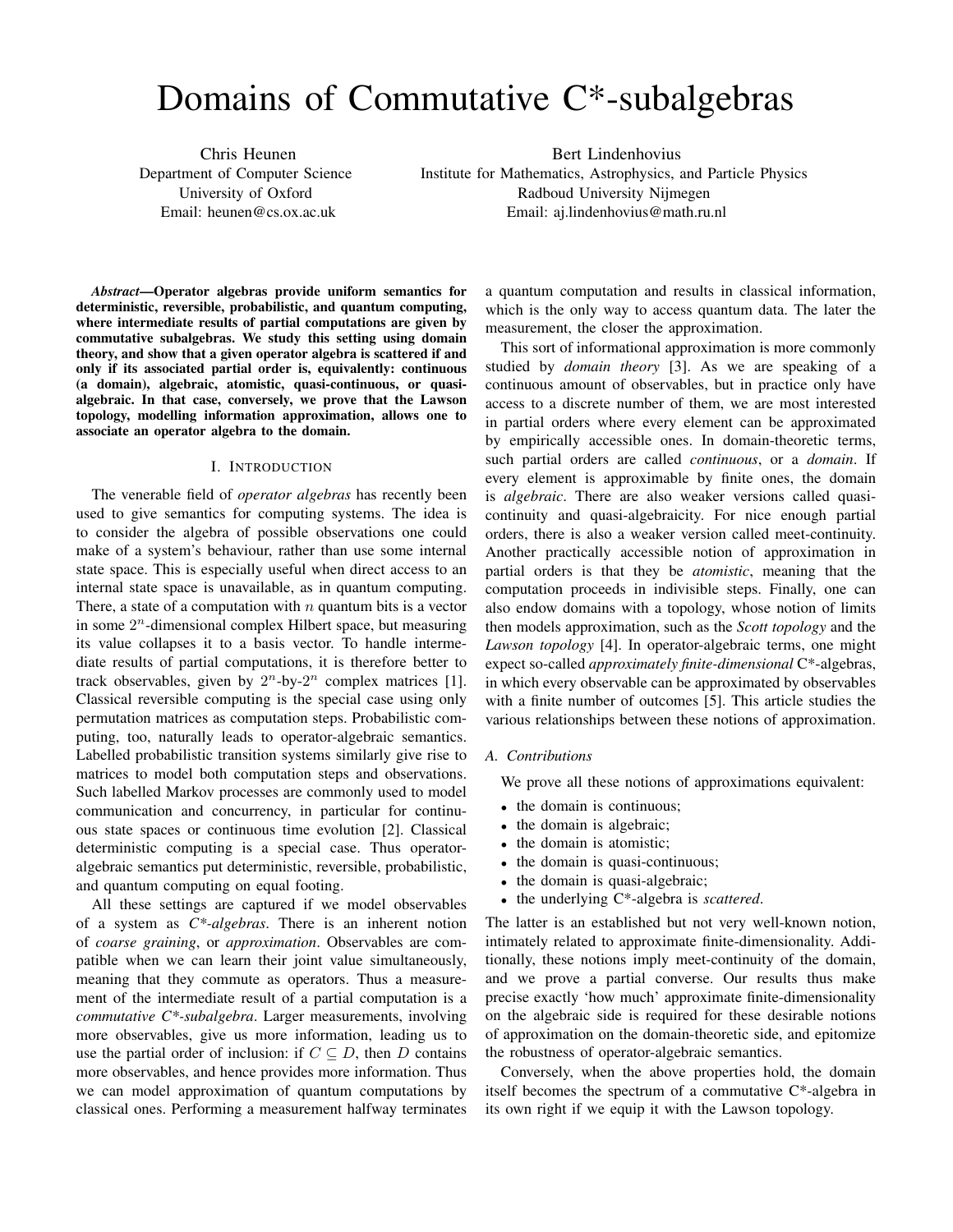# *B. Related work*

Commutative C\*-algebras provide relatively standard semantics for labelled Markov processes, albeit not often phrased that way, and bisimulations can be expressed algebraically [6], [7], [8], [9], [10]. But also noncommutative approximately finite-dimensional C\*-algebras have been used as operational semantics of probabilistic languages [11], [12]. Furthermore, C\*-algebras find applications in computer science in minimization of automata [13], and via graph theory: any directed graph gives rise to a C\*-algebra which contains almost all information about the graph [14]. Additionally, C\*-algebras give semantics for linear logic [15] and geometry of interaction [16]. A domain-theoretic study is new, however. Domains have played a role in labelled Markov processes [17], [18], but not in terms of C\*-algebras. As far as we know, the only work similar to the current one is in quantum computing: modeling weakest preconditions but with a different notion of approximation [19], and giving semantics in a category of C\*-algebras enriched over domains [20].

This article fits into a wider programme: its associated partial order determines a C\*-algebra to a great extent [21], [22], and has therefore become popular as a substitute [23], [24], [25]. In the case of deterministic computing it can be axiomatized [26]. For related work in the case of probabilistic computing, see also [27], [28]. Finally, the special case of von Neumann algebras has been studied domain-theoretically [29], but forms a somewhat degenerate setting: the domain-theoretic notions listed above are not equivalent there, and come down to finite-dimensionality, which is relatively uninteresting from the perspective of information approximation; see Section IX for a detailed comparison.

## *C. Overview*

Section II starts by definiting domains and C\*-algebras. The following sections discuss one of the listed domaintheoretic properties each: Section III concerns algebraicity, Section IV continuity, Section V atomicity, and Section VI quasi-continuity and quasi-algebraicity. Section VIII then equates them to scatteredness of the C\*-algebra, and considers the Lawson topology. Finally, Section IX compares our results to the degenerate special case of von Neumann algebras. The Appendix contains some point-set topology lemmas.

## II. DOMAINS AND C\*-ALGEBRAS

This section recalls the main objects of study: domains, C\* algebras, and approximately finite-dimensional C\*-algebras.

## *A. Domains*

For detailed information about domain theory, we refer to [3], [4]; here we briefly recall the ingredients we need. Let  $\mathcal C$ be a partially ordered set. We think of its elements as partial computations or observations, and the partial order  $C \leq D$ as "D provides more information about the eventual outcome than C". With this interpretation, it is harmless to consider *downsets*, or *principal ideals*, instead of  $C \in \mathcal{C}$ :

$$
\downarrow C = \{ D \in \mathcal{C} \mid D \le C \}.
$$

Dually, it is also of interest to consider *upsets*, or *principal filters*, consisting of all possible expansions of the information contained in  $C \in \mathcal{C}$ :

$$
\uparrow C = \{ D \in \mathcal{C} \mid D \ge C \}.
$$

This extends to subsets  $\mathcal{D} \subseteq \mathcal{C}$  as:

$$
{\downarrow\cal D}=\bigcup_{D\in{\cal D}}{\downarrow\cal D},\qquad{\uparrow\cal D}=\bigcup_{D\in{\cal D}}{\uparrow\cal D}.
$$

If D has a least upper bound in C, it is denoted by  $\bigvee \mathcal{D}$ . Furthermore,  $D$  is called *directed* if for each  $D_1, D_2 \in \mathcal{D}$  there is a  $D_3 \in \mathcal{D}$  such that  $D_1, D_2 \leq D_3$ . This can be interpreted as saying that the partial computations or observations in D can always be compatibly continued without leaving D. We write  $C = \bigvee^{\uparrow} \mathcal{D}$  when  $\mathcal{D}$  is directed and has C as a least upper bound. Similarly, we write  $\bigwedge \mathcal{D}$  for a greatest lower bound, when it exists. For two-element sets  $D$  we just write the *meet*  $\Lambda$ { $D_1, D_2$ } as  $D_1 \wedge D_2$ .

**Definition II.1.** A partially ordered set  $C$  is:

- a *directed-complete partial order* (dcpo) if each directed subset of  $C$  has a least upper bound;
- a *semilattice* if meets of any two elements exist;
- a *complete semilattice* if it is a dcpo in which every nonempty subset has a greatest lower bound.

Consider elements  $B, C$  of a dcpo  $C$ . The element  $C$  could contain so much information that it is practically unobtainable. What does it mean for  $B$  to approximate  $C$  empirically? One answer is: whenever  $C$  is the eventual observation of increasingly fine-grained experiments  $D$ , then all information in  $B$  is already contained in one of the approximants in  $D$ . More precisely: we say that B is *way below* C and write  $B \ll C$  if for each directed  $D \subseteq C$  the inequality  $C \leq \bigvee D$ implies that  $B \leq D$  for some  $D \in \mathcal{D}$ . Just like for down- and upsets, define:

$$
\downarrow C = \{ B \in \mathcal{C} \mid B \ll C \}, \qquad \uparrow C = \{ B \in \mathcal{C} \mid C \ll B \}.
$$

With this interpretation,  $C$  is empirically accessible precisely when  $C \ll C$ . Such elements are called *compact*, and the subset they form is denoted by  $\mathcal{K}(\mathcal{C})$ :

$$
\mathcal{K}(\mathcal{C}) = \{ C \in \mathcal{C} \mid C \ll C \}.
$$

Definition II.2. A dcpo is *continuous* when each element satisfies  $C = \bigvee^{\uparrow} \downarrow C$ ; continuous dcpos are also called *domains*. A domain is *algebraic* when each element satisfies  $C = \bigvee^{\uparrow} (\mathcal{K}(\mathcal{C}) \cap {\downarrow} C).$ 

This definition captures situations where eventual outcomes can be approximated by empirically accessible partial observations. There are also some weaker notions, which we now describe. Generalize the way below relation of a dcpo  $C$  to nonempty subsets: write  $\mathcal{G} \leq \mathcal{H}$  when  $\uparrow \mathcal{H} \subseteq \uparrow \mathcal{G}$ . This is a pre-order, and we can talk about *directed* families of nonempty subsets. A nonempty subset  $G$  is *way below* another one  $H$ , written  $\mathcal{G} \ll \mathcal{H}$ , when  $\bigvee^{\uparrow} \mathcal{D} \in \uparrow \mathcal{H}$  implies  $D \in \uparrow \mathcal{G}$  for some  $D \in \mathcal{D}$ . Observe that  $\{B\} \ll \{C\}$  if and only if  $B \ll C$ , so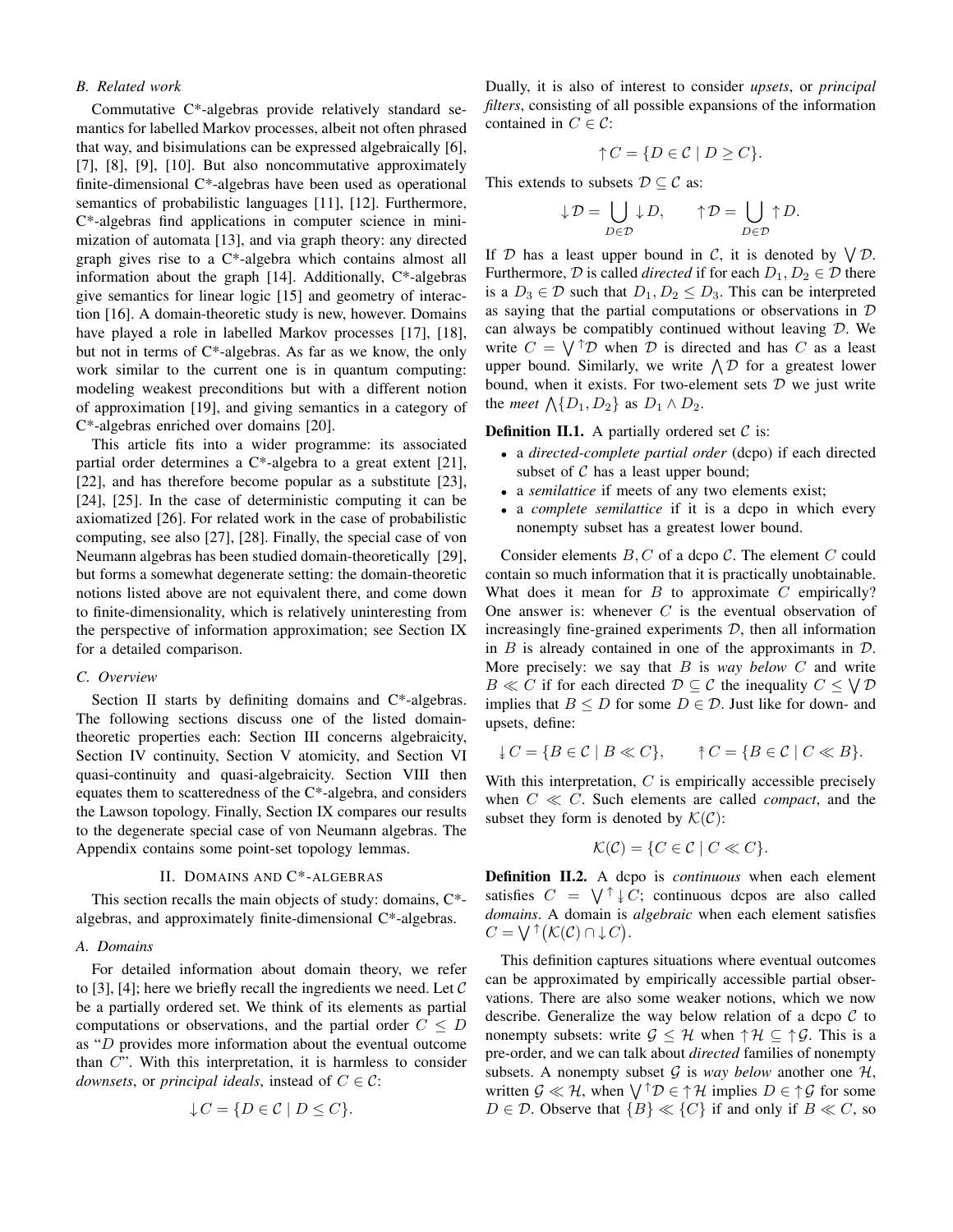we may abbreviate  $\mathcal{G} \ll \{C\}$  to  $\mathcal{G} \ll C$ , and  $\{C\} \ll \mathcal{H}$  to  $C \ll H$ .

**Definition II.3.** For an element C in a dcpo  $\mathcal{C}$ , define

 $Fin(C) = \{ \mathcal{F} \subseteq \mathcal{C} \mid \mathcal{F} \text{ is finite, nonempty, and } \mathcal{F} \ll C \},$  $KFin(C) = \{ \mathcal{F} \in Fin(C) \mid \mathcal{F} \ll \mathcal{F} \}.$ 

The dcpo is *quasi-continuous* if each  $\text{Fin}(C)$  is directed, and  $C \nleq D$  implies  $D \notin \uparrow \mathcal{F}$  for some  $\mathcal{F} \in \text{Fin}(C)$ . It is *quasialgebraic* if each  $KFin(C)$  is directed, and  $C \nleq D$  implies  $D \notin \uparrow F$  for some  $\mathcal{F} \in \mathrm{KFin}(C)$ . It is *meet-continuous* when it is a semilattice, and

$$
C \wedge \bigvee^{\uparrow} \mathcal{D} = \bigvee \{ C \wedge D \mid D \in \mathcal{D} \} \tag{II.4}
$$

for each element  $C$  and directed subset  $D$ .

Intuitively, quasi-continuity and quasi-algebraicity relax continuity and algebraicity to allow the information in approximants to be spread out over finitely many observations rather than be concentrated in a single one. Meet-continuity relaxes continuity by dropping the requirement that downsets are complete semilattices.

Proposition II.5. *Algebraic dcpos are continuous. Continuous dcpos that are semilattices are meet-continuous.*

*Proof.* See [4, I-4.3 and I-1.8].

Finally, the notion of approximation in domains can be turned into topological convergence.

**Definition II.6.** The *Scott topology* declares subsets U of a dcpo to be open if  $\uparrow \mathcal{U} = \mathcal{U}$ , and  $D \cap \mathcal{U} \neq \emptyset$  when  $\bigvee \uparrow \mathcal{D} \in \mathcal{U}$ . The *Lawson topology* has as basic open subsets  $U \ \uparrow \mathcal{F}$  for a Scott open subset  $U$  and a finite subset  $\mathcal{F}$ .

These topologies capture approximation in the following sense. A function f between partially ordered sets is *monotone* when  $C \leq D$  implies  $f(C) \leq f(D)$ ; an *order isomorphism* is a monotone bijection with a monotone inverse. A monotone function between dcpos is Scott continuous precisely when  $\bigvee f[\mathcal{D}] = f(\bigvee \uparrow \mathcal{D})$  for directed subsets  $\mathcal{D}$  [4, II-2.1]. A monotone function between complete semilattices is Lawson continuous precisely when additionally  $\bigwedge f[\mathcal{D}] = f(\bigwedge \mathcal{D})$  for nonempty subsets  $D$  [4, III-1.8].

# *B. C\*-algebras*

For detailed information about C\*-algebras, we refer to [30], [31]; here we briefly recall the ingredients we need. To introduce the idea intuitively, consider *transition systems* with  $n$  states. These can be represented as  $n$ -by- $n$  matrices with entries 0 or 1. Linking two transitions becomes matrix multiplication (over the Boolean semiring  $\{0, 1\}$ , so with maximum instead of addition), and reversing transitions becomes matrix transpose. *Labelled transition systems* have transition matrices for each action in a whole set of labels. More generally, *probabilistic transition systems* can be represented as matrices with nonnegative real entries. Linking transitions is again matrix multiplication, reversing transitions is matrix transpose,

and *labelled Markov systems* have different such probability matrices for transitions between states for a whole set of labels [2]. More generally still, *quantum systems* replace probabilities by complex numbers, that now model the amplitude of one computational state evolving into another [32]. (Taking the absolute square of the amplitudes recovers the probabilistic case.) Linking transitions is still matrix multiplication, reversing transitions is conjugate transpose. Again, one can have different transition matrices for different computation steps. This leads to the algebra of all  $2^n$ -by- $2^n$  complex matrices; the transition matrices together generate a subalgebra. C\*-algebras define such operational semantics for situations with possibly infinitely many states rather than  $n < \infty$ . The star refers to the reversal operation. Here are the definitions.

**Definition II.7.** A *norm* on a complex vector space V is a function  $\| - \|: V \to [0, \infty)$  satisfying

- $||v|| = 0$  if and only if  $v = 0$ ;
- $\|\lambda v\| = |\lambda| \|v\|$  for  $\lambda \in \mathbb{C}$ ;
- $||v + w|| \le ||v|| + ||w||.$

A *Banach space* is a normed complex vector space that is complete in the metric  $d(v, w) = ||v - w||$ .

Example II.8. An *inner product* on a complex vector space V is a map  $\langle - | - \rangle: V \times V \to \mathbb{C}$  that:

- is linear in the second variable;
- is conjugate symmetric:  $\langle v | w \rangle = \langle w | v \rangle$ ;
- satisfies  $\langle v | v \rangle \ge 0$  with equality only when  $v = 0$ .

An inner product space V is a *Hilbert space* when the norm  $||v|| = \sqrt{\langle v | v \rangle}$  makes it a Banach space. For example,  $\mathbb{C}^n$ with its usual inner product is a Hilbert space.

**Definition II.9.** A complex vector space  $A$  is a (unital) *algebra* when it carries a bilinear associative multiplication  $A \times A \rightarrow A$  with a unit  $1 \in A$  satisfying  $1a = a = a1$ . It is *commutative* when  $ab = ba$  for all  $a, b \in A$ . A  $\ast$ -algebra is an algebra with an anti-linear map ∗:  $A \rightarrow A$  satisfying:

- $(a^*)^* = a;$
- $(ab)^* = b^*a^*$ .

A *C\*-algebra* is a ∗-algebra that is simultaneously a Banach space with:

- $||ab|| \le ||a|| ||b||;$
- $||a^*a|| = ||a||^2$ .

**Example II.10.** As mentioned, the set of all  $n$ -by- $n$  complex matrices is a C\*-algebra, with the star being conjugate transpose. The infinite-dimensional version is this: the space  $B(H)$ of all continuous linear maps  $a: H \to H$  on a Hilbert space H is a C\*-algebra as follows. Addition and scalar multiplication are defined componentwise by  $a + b : v \mapsto a(v) + b(v)$ , multiplication is composition by  $ab: v \rightarrow a(b(v))$ , and 1 is the identity map  $v \mapsto v$ . The star of  $a: H \to H$  is its *adjoint*, *i.e.*, the unique map satisfying  $\langle v | a(w) \rangle = \langle a^*(v) | w \rangle$  for each  $v, w \in H$ . The norm is given by  $||a|| = \sup{||a(v)||}$   $|v \in$  $H, ||v|| = 1$ . Notice that this C\*-algebra is noncommutative (unless  $H$  is one-dimensional).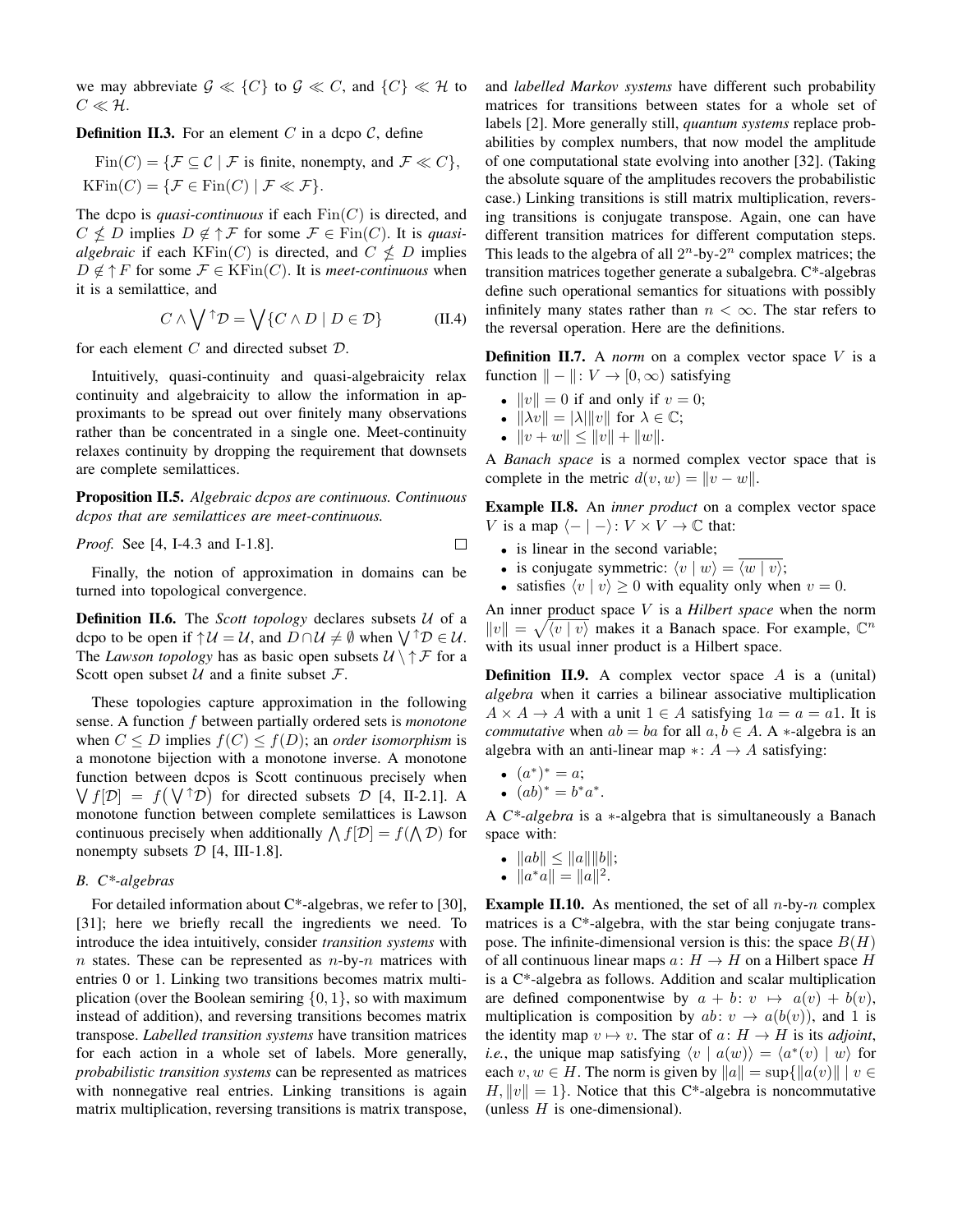The previous example is in fact prototypical, as the following theorem shows. A linear map  $f: A \rightarrow B$  between C\*algebras is a unital *∗-homomorphism* when  $f(ab) = f(a)f(b)$ ,  $f(a^*) = f(a)^*$ , and  $f(1) = 1$ . If f is bijective we call it a ∗*-isomorphism*, and write A ∼= B. Every ∗-homomorphism is automatically continuous, and is even an isometry when it is injective [31, 4.1.8]. A C\*-algebra B is a *C\*-subalgebra* of a C\*-algebra A when  $B \subseteq A$ , and the inclusion  $B \to A$ is a unital \*-homomorphism. Since the inclusion must be an isometry, it follows that every  $C^*$ -subalgebra of A is a closed subset of A.

Theorem II.11 (Gelfand–Neumark). *Any C\*-algebra is* ∗*-isomorphic to a C\*-subalgebra of* B(H) *for a Hilbert space* H*.*

*Proof.* See *e.g.* [33, 9.18].

The above C\*-algebra  $B(H)$  is noncommutative. Here is an example of a commutative one.

**Example II.12.** The vector space  $\mathbb{C}^n$  is a commutative  $C^*$ algebra under pointwise operations. It sits inside the algebra  $B(\mathbb{C}^n)$  of *n*-by-*n* matrices as the subalgebra of diagonal ones, illustrating Theorem II.11. The infinite version is as follows. Write  $C(X)$  for the set of all continuous functions  $f: X \to \mathbb{C}$ on a compact Hausdorff space  $X$ . It becomes a commutative C\*-algebra as follows: addition and scalar multiplication are pointwise, *i.e.*,  $f + g: x \mapsto f(x) + g(x)$ , multiplication is componentwise  $fg: x \mapsto f(x)g(x)$ , the unit is the function  $x \mapsto 1$ , the star is  $f^* \colon x \mapsto \overline{f(x)}$ , and the norm is  $||f|| =$  $\sup_{x\in X} |f(x)|$ .

The above example is again prototypical for commutative C\*-algebras, as the following theorem shows.

Theorem II.13 (Gelfand duality). *Any commutative C\*-algebra is* ∗*-isomorphic to* C(X) *for some compact Hausdorff space* X*, called its* spectrum*.*

*Proof.* See *e.g.* [33, 1.3.10, 1.4.4, 1.4.5].  $\Box$ 

The previous theorem in fact extends to a categorical duality, but we will only need the following fact.

Proposition II.14. *Let* A *be a commutative C\*-algebra with* spectrum X. If  $X \rightarrow Y$  is a continuous surjection onto *a compact Hausdorff space* Y *, then* Y *is homeomorphic to the spectrum of a C\*-subalgebra of* A*. Conversely, if a C\*-subalgebra of* A *has spectrum* Y *, there is a continuous surjection*  $X \to Y$ *.* 

*Proof.* If  $q: X \rightarrow Y$  is a continuous surjection, then  $B =$  ${f \circ q \mid f \in C(Y)}$  is a C\*-subalgebra of A. Conversely, if  $B$  is a C\*-subalgebra of  $A$ , define a equivalence relation  $\sim_B$  on X by setting  $x \sim_B y$  if and only if  $b(x) = b(y)$  for each  $b \in B$ . The quotient  $Y = X/\sim_B$  is a compact Hausdorff space and it follows that  $C(Y)$  is \*-isomorphic to B. For details, see [34, 5.1.3]. □

We now come to our main object of study. The usual way of approximating labelled transition systems by simpler ones is to identify some *bisimilar* states, that is, to take a certain quotient of the (topological) space of states [2], [17]. In the commutative case, this comes down to considering C\*-subalgebras by the previous proposition. When generally describing (quantum) systems C\*-algebraically, observables become *self-adjoint* elements  $a = a^* \in A$ . These correspond [33, 4.6] to injective ∗-homomorphisms  $C(\sigma(a)) \to A$ via the *spectrum* of a, the compact Hausdorff space

$$
\sigma(a) = \{ \lambda \in \mathbb{C} \mid a - \lambda 1_A \text{ is not invertible} \},
$$

linking observables to commutative C\*-subalgebras. The following definition captures the main structure of approximation on the algebraic side.

**Definition II.15.** For a  $C^*$ -algebra A, define

 $C(A) = \{C \subseteq A \mid C \text{ is a commutative } C^* \text{-subalgebra} \},\$ 

partially ordered by inclusion:  $C \leq D$  when  $C \subseteq D$ . We call this the *dcpo corresponding to* A; the name will be justified in Proposition II.17 below.

A unital  $*$ -homomorphism  $f: A \rightarrow B$  maps (commutative) C\*-subalgebras  $C \subseteq A$  to (commutative) C\*-subalgebras  $f[C] \subseteq B$  [31, 4.1.9]. Thus C extends to a functor from the category of C\*-algebras and unital ∗-homomorphisms to that of partially ordered sets and monotone functions by  $C(f): C \mapsto f[C].$ 

The partially ordered set  $C(A)$  is of interest because it determines the  $C^*$ -algebra A itself to a great extent. The following theorem illustrates this; see also [22], [25], [23], [21].

Theorem II.16. *Let* A *and* B *be commutative C\*-algebras. Any order isomorphism*  $\psi$ :  $C(A) \rightarrow C(B)$  *allows a* \**-isomorphism*  $f: A \rightarrow B$  *with*  $C(f) = \psi$  *that is unique unless* A *is two-dimensional.*

*Proof.* See [21, 3.4]. Also compare [35]. 
$$
\square
$$

It follows that for arbitrary  $C^*$ -algebras  $A$ , the partial order on  $C(A)$  determines the C<sup>\*</sup>-algebra structure of each individual element of  $C(A)$ . Indeed, if  $C \in C(A)$ , then  $\downarrow C$  is order isomorphic to  $\mathcal{C}(C)$ , and since C is a commutative C<sup>\*</sup>algebra, it follows that the partially ordered set  $\downarrow$  C determines the  $C^*$ -algebra structure of  $C$ .

We now come to the first elementary connection between C\*-algebras and domain theory.

Proposition II.17. *If* A *is any C\*-algebra,* C(A) *is a dcpo.*

*Proof.* See [24]. The least upper bound  $\bigvee \mathcal{D}$  of a directed subset  $\mathcal{D} \subseteq \mathcal{C}(A)$  is the closure  $\bigcup \mathcal{D}$  of  $\bigcup \mathcal{D}$ . In particular, if A is finite-dimensional, then  $\bigvee \mathcal{D} = \bigcup \mathcal{D}$ .  $\Box$ 

This assignment  $A \mapsto C(A)$  also extends to functions.

**Proposition II.18.** *If*  $f: A \rightarrow B$  *is a unital* \**-homomorphism between*  $C^*$ -*algebras,*  $C(f)$ :  $C(A)$   $\rightarrow$   $C(B)$  *is Scott continuous:*

$$
\bigvee \mathcal{C}(f)[\mathcal{D}] = \mathcal{C}(f)\big(\bigvee \mathcal{D}\big) \tag{II.19}
$$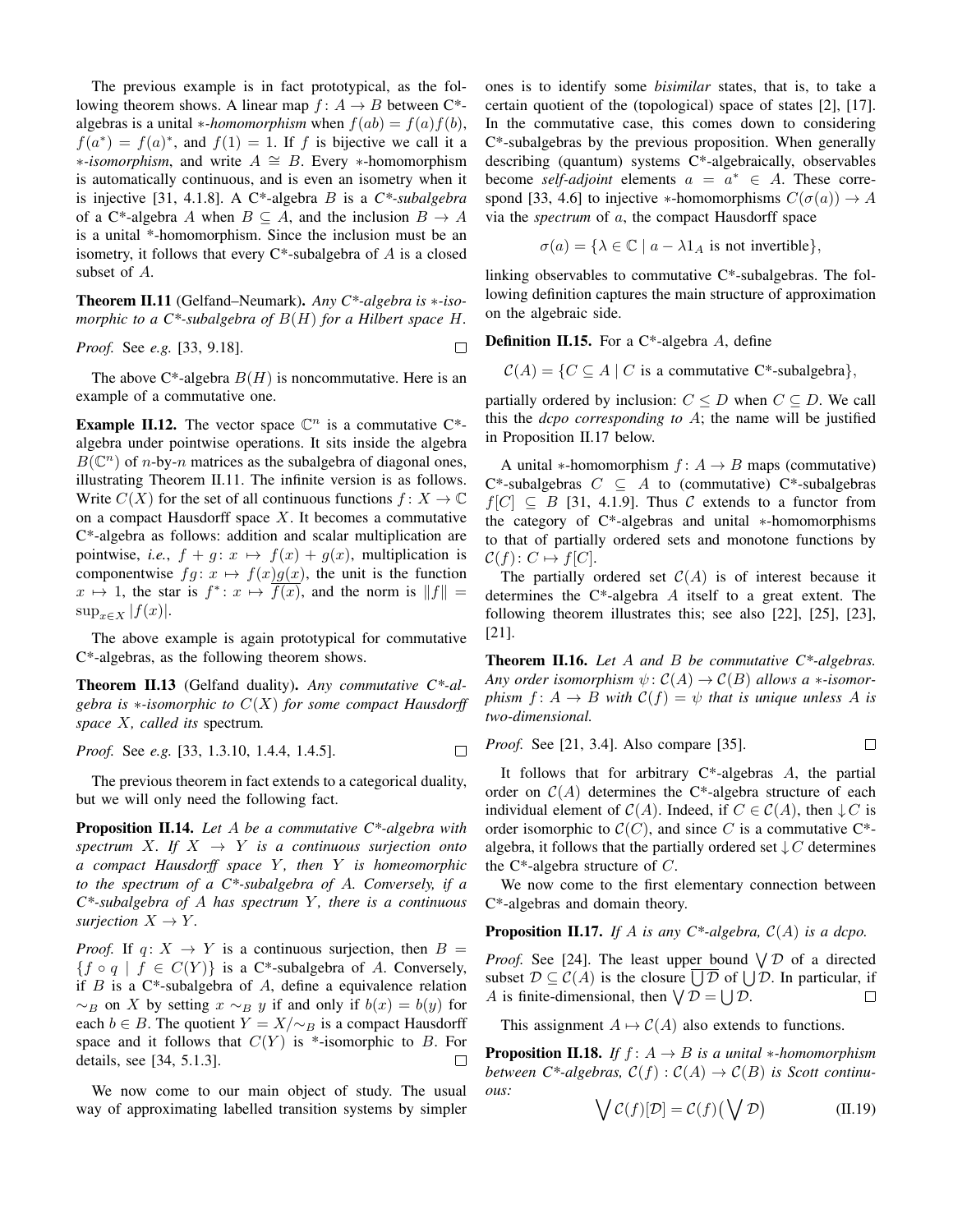*for any directed subset*  $\mathcal{D} \subseteq \mathcal{C}(A)$ *.* 

*Proof.* Since  $C(f)$  is monotone,  $C(f)[D]$  is directed. Now

$$
f\left[\bigvee \mathcal{D}\right] = f\left[\overline{\bigcup \mathcal{D}}\right] \subseteq \overline{f\left[\bigcup \mathcal{D}\right]} = \overline{\bigcup\{f[D] \mid D \in \mathcal{D}\}},
$$

where the inclusion holds because unital ∗-homomorphisms are continuous. Conversely,

$$
\overline{\bigcup \{f[D] \mid D \in \mathcal{D}\}} = \overline{f\left[\bigcup \mathcal{D}\right]} \subseteq \overline{f\left[\bigcup \mathcal{D}\right]}
$$

$$
= \overline{f\left[\bigvee \mathcal{D}\right]} = f\left[\bigvee \mathcal{D}\right],
$$

where the last equality holds because  $C^*$ -subalgebras are closed. Hence

$$
\bigvee \{f[D] \mid D \in \mathcal{D}\} = \overline{\bigcup \{f[D] \mid D \in \mathcal{D}\}} = f\left[\bigvee \mathcal{D}\right],
$$
  
which is exactly (II.19).

which is exactly (II.19).

# *C. Approximately finite-dimensional C\*-algebras*

In practice, within finite time one can only measure or compute up to finite precision, and hence can only work with (sub)systems described by finite-dimensional C\*-subalgebras. Therefore one might think that the natural counterpart of the notions in Section II-A is for the finite-dimensional C\* subalgebras to be dense in the whole C\*-algebra.

Definition II.20. A C\*-algebra A is *approximately finitedimensional* when for each  $a_1, \ldots, a_n \in A$  and  $\varepsilon > 0$ there exist a finite-dimensional C\*-subalgebra  $B \subseteq A$  and  $b_1, \ldots, b_n \in B$  such that  $||a_i - b_i|| < \varepsilon$  for any  $i = 1, \ldots, n$ .

Let us point out that we do not, as some authors do, restrict approximately finite-dimensional C\*-algebras to have countable dimension. It turns out that a countably-dimensional  $C^*$ -algebra  $A$  is approximately finite-dimensional precisely when  $A = \bigcup_{n \in \mathbb{N}} D_n$  for a sequence  $D_1 \subseteq D_2 \subseteq \cdots$  of finite-dimensional C\*-subalgebras. These can be classified in several ways, for instance by means of Bratteli diagrams [5] or by K-theory [36].

Lemma A.3 in the Appendix proves that a commutative C\*-algebra is approximately finite-dimensional if and only if its spectrum is a *totally disconnected* space: that is, when its connected components are exactly the singletons. Countabledimensionality would come be the additional requirement that the spectrum be second-countable [37, Proposition 3.1].

**Example II.21.** Let X be the Cantor set. Then  $C(X)$  is an approximately finite-dimensional commutative C\*-algebra of countable dimension. Since there exists a continuous surjection  $X \to [0, 1]$ , there is a C\*-subalgebra of  $C(X)$  that is ∗-isomorphic to  $C([0,1])$  by Proposition II.14. This C<sup>\*</sup>subalgebra is not approximately finite-dimensional because [0, 1] is not totally disconnected.

The following useful lemma explains the terminology 'approximately' by linking the topology of a C\*-algebra to approximating C\*-subalgebras.

Lemma II.22. *Let* A *be a C\*-algebra and* D *a directed family of*  $C^*$ -subalgebras with  $A = \bigcup D$ . For each  $a \in A$  and  $\varepsilon > 0$ , *there exist*  $D \in \mathcal{D}$  *and*  $x \in D$  *satisfying*  $||a - x|| < \varepsilon$ *. If* a *is a* projection, *i.e.*,  $a = a^2 = a^*$ , *then* x *can be chosen to be a projection as well.*

*Proof.* This is a special case of [36, Proposition L.2.2].  $\Box$ 

It will turn out that approximate finite-dimensionality of A does not correspond to nice domain-theoretic properties of  $C(A)$ . We will need the following more subtle notion. In general, we will use quite some point-set topology of totally disconnected spaces, as covered *e.g.* in [4].

Definition II.23. A topological space is called *scattered* if every nonempty closed subset has an isolated point.

Scattered topological spaces are always totally disconnected, so commutative C\*-algebras with scattered spectrum are always approximately finite-dimensional.

Example II.24. Any discrete topological space is scattered, and any finite discrete space is additionally compact Hausdorff, but there are more interesting examples.

The one-point compactification of the natural numbers is scattered, as well as compact Hausdorff. This is homeomorphic to the subspace  $\{\frac{1}{n} \mid n \in \mathbb{N}\} \cup \{0\}$  of  $\mathbb R$  under the usual Euclidean topology.

More generally, any ordinal number  $\alpha$  is scattered under the order topology. A basis for this topology is given by the intervals  $\{\delta \mid \beta < \delta < \gamma\}$  for ordinals  $\beta, \gamma \leq \alpha$ . If  $\alpha$  is a limit ordinal, then  $\alpha + 1$  is furthermore compact Hausdorff [38, Counterexample 43].

There is also a notion of scatteredness in general C\* algebras A, which can be defined as follows [39]. A *positive functional* on A is a continuous linear map  $f: A \rightarrow \mathbb{C}$ satisfying  $f(a^*a) \geq 0$ . The space of positive functionals of unit norm forms a convex set, whose extremal points are called *pure*. A C\*-algebra is called *scattered* when each positive functional can be written as the countable sum of pure positive functionals. The following theorem connects the notions of approximately finite-dimensional algebras, scattered topological spaces, and scattered C\*-algebras.

**Example II.25.** An operator  $f \in B(H)$  on a Hilbert space H is *compact* when it is a limit of operators of finite rank. If H is infinite-dimensional, the compact operators form a proper ideal  $K(H) \subseteq B(H)$ , and all self-adjoint elements of  $K(H)$ have countable spectrum [40, VII.7.1]. It follows that the C<sup>\*</sup>algebra  $K(H) + \mathbb{C}1_H$  is scattered [41].

Theorem II.26. *The following are equivalent for C\*-algebras:*

- 1) A *is scattered;*
- 2) *each*  $C \in \mathcal{C}(A)$  *is approximately finite-dimensional*;
- 3) *each*  $C \in \mathcal{C}(A)$  *has totally disconnected spectrum;*
- 4) *each maximal*  $C \in \mathcal{C}(A)$  *has scattered spectrum.*

*Proof.* The equivalence between (1) and (2) follows from [42, 2.2], and the equivalence between (2) and (3) is proven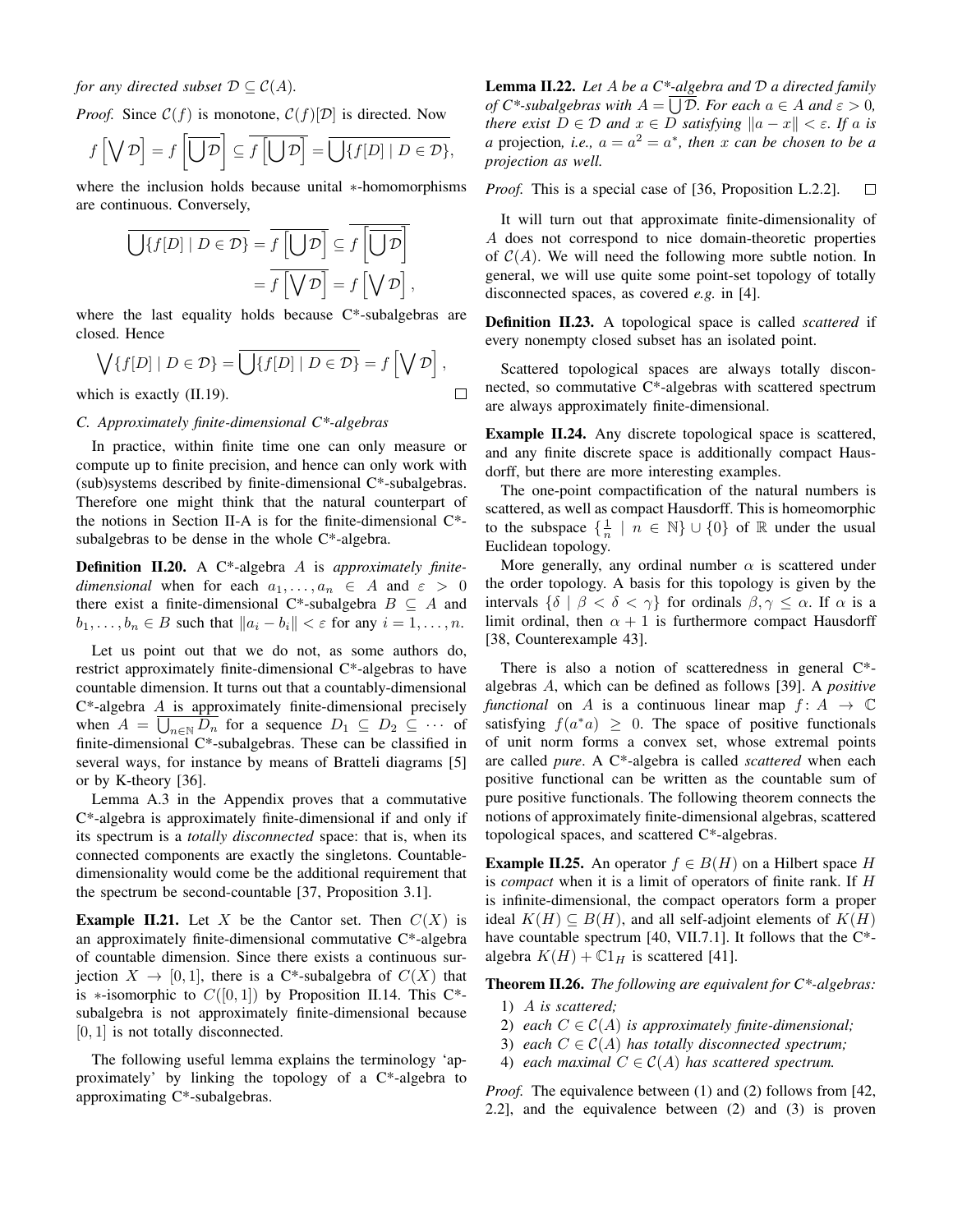in Lemma A.3. Assume that all maximal commutative C\* subalgebras have scattered spectrum. Since by Zorn's lemma every commutative C\*-subalgebra is contained in a maximal one, it follows from [43, 12.24] that all commutative  $C^*$ subalgebras have scattered and hence totally disconnected spectra. Conversely, suppose that every commutative C\* subalgebra has totally disconnected spectra and let C be a maximal commutative C\*-subalgebra. Since every C\* subalgebra of C has totally disconnected spectrum, there can be no  $C^*$ -subalgebra of  $C$  with spectrum homeomorphic to [0, 1]. It now follows that C has scattered spectrum [44, 8.5.4], which establishes the equivalence of (3) and (4).  $\Box$ 

## III. ALGEBRAICITY

In this section we characterize  $C^*$ -algebras A for which  $C(A)$  is an algebraic domain. We start by identifying the compact elements of  $C(A)$ . Intuitively, these are the observations about the system in question that we can make in practice, *i.e.*, by finite means. For some notation: if X is a compact Hausdorff space, write  $\mathcal{O}(x)$  the set of all open neighbourhoods of  $x \in X$ ; if  $K \subseteq X$  is a closed subspace, define

$$
C_K = \{ f \in C(X) \mid f \text{ is constant on } K \},
$$

which is clearly a  $C^*$ -subalgebra of  $C(X)$ .

**Proposition III.1.** Let A be a C\*-algebra. Then  $C \in \mathcal{C}(A)$  is *compact if and only if it is finite-dimensional.*

This is claimed in [24, Prop. 15] without complete proof of sufficiency; note that this direction does not always hold in the setting of von Neumann algebras (see Section IX) since the adaptation of Lemma II.22 to the relevant topology of von Neumann algebras fails.

*Proof.* Suppose that C is compact. Theorem II.13 then gives a compact Hausdorff space with  $C \cong C(X)$ . Let  $x \in X$  and consider

$$
\mathcal{D} = \{C_{\overline{U}} \mid U \in \mathcal{O}(x)\}.
$$

It follows from Lemma A.4 that  $D$  is directed and  $C(X) =$  $\bigvee$ <sup> $\uparrow$ </sup> $\mathcal{D}$ . Because C is compact, it must equal some element  $C_{\overline{U}}$  of D. Since  $C(X)$  separates all points of X, so must  $C_{\overline{U}}$ . But as each  $f \in C_{\overline{U}}$  is constant on U, this can only happen when  $\overline{U}$  is a singleton  $\{x\}$ . This implies  $\{x\} = U$ , so  ${x}$  is open. Since  $x \in X$  was arbitrary, X must be discrete. Being compact, it must therefore be finite. Hence  $C$  is finitedimensional.

Conversely, assume that  $C$  has a finite dimension  $n$ . Then it is generated by a finite set  $\{p_1, \ldots, p_n\}$  of projections that is *orthogonal* in the sense that  $p_i p_j = 0$  for  $i \neq j$ . Let  $\mathcal{D} \subseteq \mathcal{C}(A)$  be a directed family satisfying  $C \subseteq \bigvee \mathcal{D}$ . Since each projection  $p_i$  is contained in  $\bigvee \mathcal{D}$ , using Lemma II.22 we may approximate  $||p_i - p|| < \frac{1}{2}$  with some  $D \in \mathcal{D}$  and some projection  $p \in D$ . Since projections  $p: X \to \mathbb{C}$  can only take the value 0 or 1,  $p \neq p_i$  implies  $||p_i - p|| = 1$ , so we must have  $p = p_i$ . Hence there are  $D_1, \ldots, D_n \in \mathcal{D}$  such that  $p_i \in D_i$ . Since  $D$  is directed, there must be some  $D \in \mathcal{D}$ 

with  $D_1, \ldots, D_n \subseteq D$ . So  $p_1, \ldots, p_n \in D$ , which implies that  $C \subseteq D$ . We conclude that C is compact.  $\Box$ 

We can now prove our first main result, characterizing algebraicity of  $C(A)$ .

Theorem III.2. *A C\*-algebra* A *is scattered if and only if* C(A) *is algebraic.*

*Proof.* By Proposition III.1 and Lemma A.3, the dcpo  $C(A)$ is algebraic if and only if each  $C \in C(A)$  is approximately finite-dimensional. By Theorem II.26, this is equivalent with scatteredness of A.  $\Box$ 

# IV. CONTINUITY

In this section we characterize  $C^*$ -algebras A for which  $C(A)$  is continuous. These will turn out to be precisely the same ones for which  $C(A)$  is algebraic. We start by characterizing the way-below relation on  $C(A)$  completely in operator-algebraic notions.

Proposition IV.1. *The following are equivalent for a C\* algebra A and*  $B, C \in C(A)$ *:* 

- $(1)$   $B \ll C$ ;
- (2)  $B \in \mathcal{K}(\mathcal{C})$  *and*  $B \subseteq C$ ;
- (3) *B* is finite-dimensional and  $B \subseteq C$ .

*Proof.* By Proposition III.1, B is finite-dimensional if and only if  $B$  is compact, which proves the equivalence between  $(2)$ and (3). It is almost trivial that (2) implies (1) by unfolding definitions. For (1)  $\Rightarrow$  (3), assume  $B \subseteq C$  but B infinitedimensional. We may assume that  $C = C(X)$  for the spectrum X of C by Theorem II.13. Lemma A.2 gives  $p \in X$  with  $B \nsubseteq C_{\overline{U}}$  for each  $U \in \mathcal{O}(p)$ . Set

$$
\mathcal{D} = \{C_{\overline{U}} \mid U \in \mathcal{O}(p)\}.
$$

By Lemma A.4, this is a directed family such that  $\bigvee^{\uparrow} \mathcal{D} =$  $C(X)$ . However, B is not contained in any  $D \in \mathcal{D}$ , so B cannot be way below  $C = C(X)$ .  $\Box$ 

The following theorem is our second main result, characterizing continuity of  $C(A)$ .

**Theorem IV.2.** For a C\*-algebra A, the dcpo  $C(A)$  is con*tinuous if and only if it is algebraic.*

*Proof.* Let  $C \in C(A)$ . It follows from Proposition IV.1 that  $\downarrow C = \mathcal{K}(C) \cap \downarrow C$ , whence  $C = \bigvee^{\uparrow} \mathcal{K}(C) \cap \downarrow C$  if and only if  $C = \bigvee^{\uparrow} \downarrow C$ . Thus continuity and algebraicity coincide.

#### V. ATOMICITY

Let  $C$  be a partially ordered set with least element 0. An *atom* is an element  $C \in \mathcal{C}$  such that  $0 \lt C$ , and there is nothing between 0 and C in the sense that  $B = C$  whenever  $0 < B \le C$ . A partially ordered set is called *atomistic* if each element is the least upper bound of some collection of atoms. For a system modeled by a  $C^*$ -algebra A, intuitively, atoms of  $C(A)$  are the smallest nontrivial observations one can make, and  $C(A)$  is atomistic when any chain of increasing observations proceeds in indivisible steps. In this section we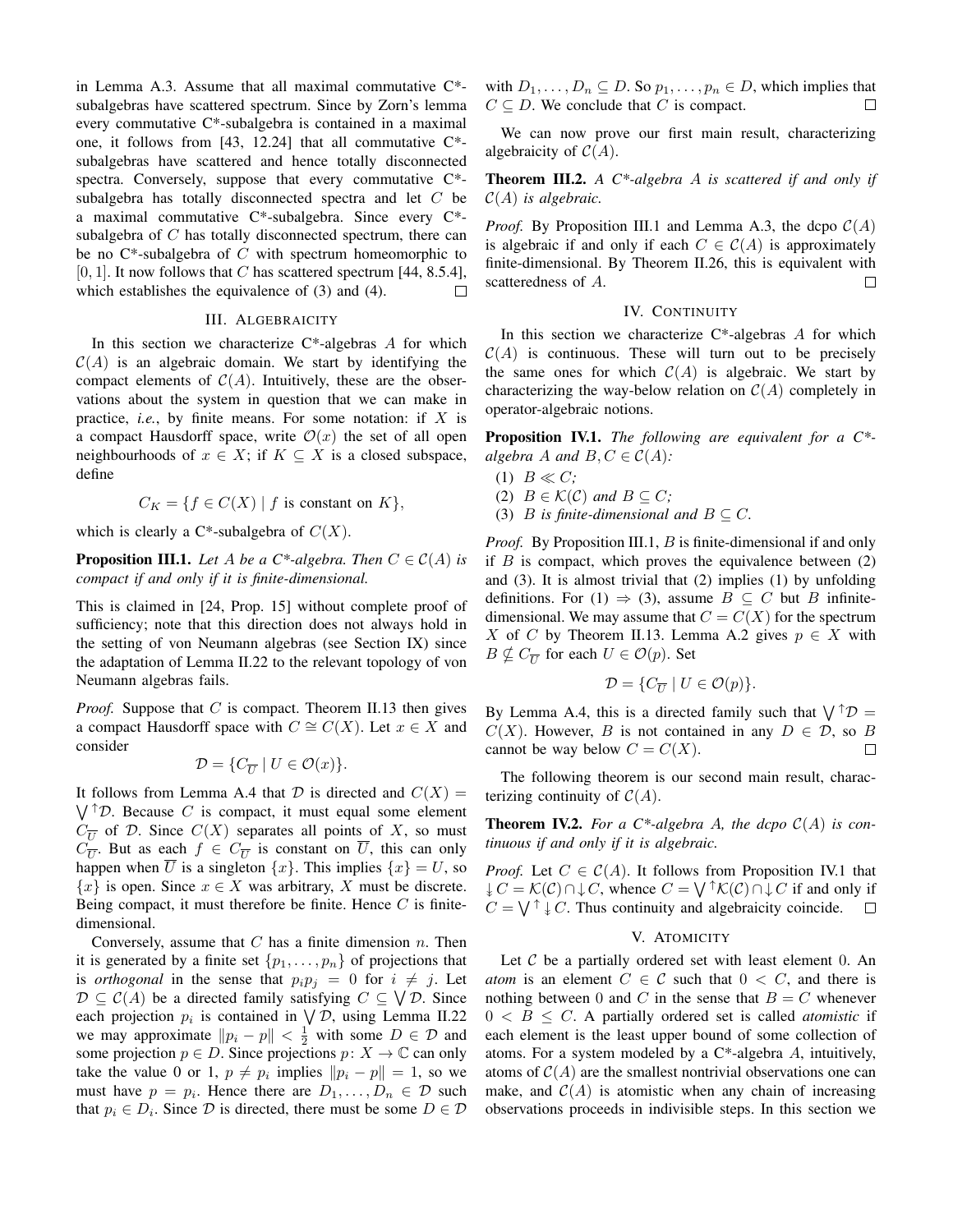characterize those C\*-algebras for which this is the case. It will turn out these are precisely the ones for which  $C(A)$  is algebraic (and/or continuous).

We begin by identifying the atoms in  $C(A)$ . Write  $C^*(S) \subseteq$ A for the smallest C\*-subalgebra containing  $S \subseteq A$ , and say that  $C^*(S)$  is *generated* by S. For example,  $C^*(\{p\})$  is just the linear span Span $\{p, 1-p\}$  for projections  $p^2 = p^* = p \in A$ ; this is two-dimensional unless p is *trivial*, *i.e.* 0 or 1, in which case it collapses to the one-dimensional least element  $\mathbb{C}1_A$  of  $C(A).$ 

Lemma V.1. *[21, 3.1]. Let* A *be a C\*-algebra. Then* C *is an atom in* C(A) *if and only if it is generated by a nontrivial projection.*

*Proof.* Clearly two-dimensional C are atoms in  $C(A)$ . Conversely, assume that C is an atom of  $C(A)$ . By Theorem II.13,  $C \cong C(X)$  for a compact Hausdorff space X. If X contains three distinct point  $x, y, z$ , then  $C(X)$  contains a proper subalgebra  $\{f \in C(X) \mid f(x) = f(y)\}$  with dimensional at least two, which contradicts atomicity of  $C$ . Hence  $X$  must contain exactly two points  $x$  and  $y$ . Using the  $*$ -isomorphism between C and  $C(X)$ , let  $p \in C$  be the element corresponding to the element of  $C(X)$  given by  $x \mapsto 1$  and  $y \mapsto 0$  for  $y \neq x$ . It follows that  $C = \text{Span}\{p, 1 - p\}.$  $\Box$ 

To characterize atomicity we will need two auxiliary results. The first deals with least upper bounds of subalgebras in terms of generators.

**Lemma V.2.** *Let* A *be a*  $C^*$ -algebra and  $C \in C(A)$ *.* If  $\{S_i\}_{i \in I}$ *is a family of subsets of* C, then each  $C^*(S_i)$  *is in*  $C(A)$ *, and*  $C^*$   $(\bigcup_{i \in I} S_i) = \bigvee_{i \in I} C^*(S_i).$ 

*Proof.* For any  $i \in I$ , clearly  $C^*(S_i)$  is a commutative  $C^*$ subalgebra of A, and hence an element of  $C(A)$ .

Writing  $S = \bigcup_{i \in I} S_i$ , we have  $S_j \subseteq C^*(S)$ , and so  $C^*(S_j) \subseteq C^*(C^*(\check{S})) = C^*(S)$ . Therefore,  $\bigvee_{i \in I} C^*(S_i)$  is contained in  $C^*(S)$ . For the inclusion in the other direction, notice that clearly  $S \subseteq \bigvee_{i \in I} C^*(S_i)$ , whence

$$
C^*(S) \subseteq C^* \left(\bigvee_{i \in I} C^*(S_i)\right) = \bigvee_{i \in I} C^*(S_i).
$$

 $\Box$ 

This finishes the proof.

The second auxiliary result deals with subalgebras generated by projections. It shows that projections are the building blocks for  $C^*$ -algebras A whose dcpos  $C(A)$  are atomistic. This explains why mere approximate finite-dimensionality is not good enough to characterize algebraicity and/or continuity. See also Section IX below.

Proposition V.3. *For a C\*-algebra* A*, a C\*-subalgebra* C *is the least upper bound of a collection of atoms of*  $C(A)$  *if and only if it is generated by projections.*

*Proof.* Let  $C = C^*(P)$ , where  $P \subseteq A$  is a collection of projections. Then  $P \subseteq C$ , so that  $C^*(\{p\}) \in \mathcal{P}$  for each  $p \in P$ . Since  $P = \bigcup_{p \in P} \{p\}$ , it follows from Lemma V.2 that

$$
C = C^*(P) = \bigvee_{p \in P} C^*(\{p\}).
$$

It now follows from Lemma V.1 that  $C$  is the least upper bound of a collection of atoms in  $C(A)$ .

Conversely, if  $C = \bigvee \mathcal{D}$  for a collection  $\mathcal{D}$  of atoms in  $\mathcal{C}(A)$ , we must have  $\mathcal{D} = \{C^*(\{p\}) \mid p \in P\}$  for some family  $P \subseteq C$  of projections. Hence

$$
C = \bigvee_{p \in P} C^*(\{p\}) = C^*\Big(\bigcup_{p \in P} \{p\}\Big) = C^*(P),
$$

where the second equality used Lemma V.2. Thus  $C$  is generated by projections.  $\Box$ 

We can now prove our third main result, characterizing atomicity of  $C(A)$ .

**Theorem V.4.** For a  $C^*$ -algebra A, the dcpo  $C(A)$  is algebraic *if and only if it is atomistic.*

*Proof.* Assume that  $C(A)$  is algebraic and let  $C \in C(A)$ . If  $C = \mathbb{C}1_A$ , then C is the least upper bound of the empty set, which is a subset of the set of atoms. Assume that  $C \neq \mathbb{C}1_A$ . Since  $\mathcal{C}(A)$  is algebraic, it follows from Proposition III.1 that  $C$  is the least upper bound of all its finitedimensional C\*-subalgebras. Since every finite-dimensional C\*-algebra is generated by a finite set of projections, it follows from Proposition V.3 that each element  $D \in K(C(A)) \cap \downarrow C$ can be written as the least upper bound of atoms in  $C(A)$ . Hence C is a least upper bound of atoms, so  $C(A)$  is atomistic.

Conversely, assume  $C(A)$  is atomistic and let  $C \in C(A)$ . Since, if  $C$  is finite dimensional,  $C$  clearly is a least upper bound of  $K(\mathcal{C}(A)) \cap \downarrow C$ , we may assume C is infinitedimensional. By Lemma V.1,  $C = \bigvee_{p \in P} C^*(\{p\})$  for some collection P of projections in A. As we must have  $P \subseteq C$ , all projections in  $P$  commute. We may replace  $P$  by the set of all projections of  $C$ , which we will denote by  $P$  as well; then we still have  $C = \bigvee_{p \in P} C^*(\{p\})$ . Write  $\mathcal F$  for the collection of all finite subsets of  $P$ , and set

$$
\mathcal{D} = \{ C^*(F) \mid F \in \mathcal{F} \}.
$$

If  $F \in \mathcal{F}$ , then  $C^*(F)$  is finite-dimensional, and since finitedimensional C\*-algebras are generated by a finite number of projections, it follows that  $\mathcal{D} = K(\mathcal{C}(A)) \cap \downarrow C$ . Now let  $F_1, F_2 \in \mathcal{F}$ . By Lemma V.2,  $C^*(F_1) \vee C^*(F_2) = C^*(F_1 \cup F_2)$ , making  $D$  directed. Then:

$$
C = \bigvee_{p \in P} C^*(\{p\}) = \bigvee_{F \in \mathcal{F}} \bigvee_{p \in F} C^*(\{p\})
$$

$$
= \bigvee_{F \in \mathcal{F}} \uparrow C^*(F) = \bigvee \uparrow \mathcal{D},
$$

$$
F \in \mathcal{F}
$$

where the third equality used Lemma V.2. Hence  $C(A)$  is algebraic. $\Box$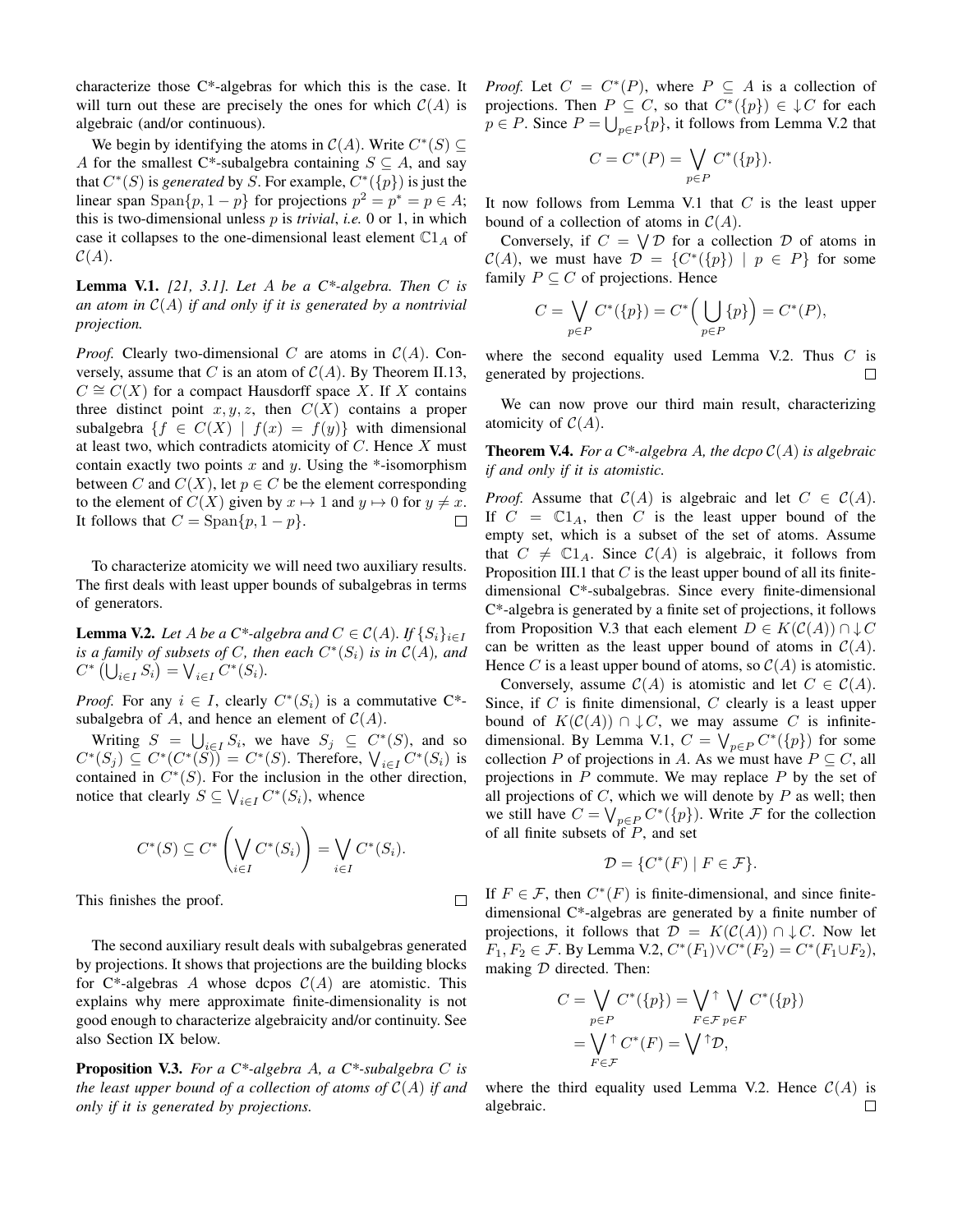## VI. QUASI-CONTINUITY AND QUASI-ALGEBRAICITY

In this section we show that for dcpos  $C(A)$  of C\*-algebras A, the notions of quasi-continuity and quasi-algebraicity, which are generally weaker than continuity and algebraicity, are in fact equally strong. We start by analyzing the way below relation generalized to finite subsets.

**Lemma VI.1.** *Let* A *be a C\*-algebra,*  $C \in C(A)$  *and*  $\mathcal{F} \subseteq$  $C(A)$ *. Then*  $\mathcal{F} \in \text{Fin}(C)$  *if and only if*  $\mathcal{F}$  *contains finitely many elements and*  $F \ll C$  *for some*  $F \in \mathcal{F}$ *.* 

*Proof.* Let  $F$  contain finitely many elements and assume that  $F \ll C$  for some  $F \in \mathcal{F}$ . Let  $\mathcal{D}$  be a directed subset of  $\mathcal{C}(A)$ such that  $C \subseteq \bigvee \mathcal{D}$ . Since  $F \ll C$ , we have  $F \subseteq D$  for some  $D \in \mathcal{D}$ , so  $D \in \uparrow \mathcal{F}$ . Thus  $\mathcal{F} \in \text{Fin}(C)$ .

Conversely,  $\mathcal{F} \in \text{Fin}(C)$ . Then  $\mathcal{F} \ll C$  and  $\mathcal{F}$  is nonempty and finite. Setting  $\mathcal{D} = \{C\}$  gives a directed subset with  $C \subseteq \bigvee^{\uparrow} \mathcal{D}$ , so there is some  $F \in \mathcal{F}$  such that  $F \subseteq C$ . Let  ${F_1, \ldots, F_n}$  be the subset of F of all elements contained in  $C$ , and assume that each  $F_i$  has infinite dimension. Write  $X$  for the spectrum of C, so  $C \cong C(X)$ . Lemma A.2 now guarantees the existence of points  $p_1, \ldots, p_n \in X$  with  $F_j \nsubseteq C_{\overline{U_j}}$  for each  $U_j \in \mathcal{O}(p_j)$ . In particular,  $F_j \nsubseteq \bigcap_{i=1}^n C_{\overline{U_i}}$  for each  $i = 1, \ldots, n$  and  $U_i \in \mathcal{O}(p_i)$ . Define

$$
\mathcal{D} = \Big\{\bigcap_{i=1}^n C_{\overline{U_i}} \mid U_i \in \mathcal{O}(p_i), i = 1,\ldots,n\Big\}.
$$

By Lemma A.4,  $\mathcal D$  is directed and  $\bigvee^{\uparrow} \mathcal D = C(X)$ . However,  $F_i \nsubseteq D$  for each  $D \in \mathcal{D}$ . If  $F \in \mathcal{F}$  such that  $F \nsubseteq C$ , we cannot have  $F \subseteq D$  for some  $D \in \mathcal{D}$ , since each D is contained in C by construction of D, contradicting  $\mathcal{F} \ll C$ . We conclude that there must be a finite-dimensional  $F \in \mathcal{F}$ such that  $F \subseteq C$ . From Proposition IV.1 it follows that  $F \ll$  $\Box$ C.

**Lemma VI.2.** *Let* A *be a*  $C^*$ -algebra and let  $C \in C(A)$ *. If*  $F \ll C$ *, then*  $\{F\} \in \text{KFin}(C)$ *. If*  $\mathcal{F} \in \text{Fin}(C)$ *, then*  $\mathcal{F} \leq \mathcal{F}'$ *for some*  $\mathcal{F}' \in \mathrm{KFin}(C)$ *.* 

*Proof.* Let  $F \ll C$ . By Lemma VI.1, we have  $\{F\} \in \text{Fin}(C)$ . By Lemma IV.1, we have  $F \ll F$ . Therefore  $\{F\} \ll \{F\}$ , and soc  $\{F\} \in {\rm KFin}(C)$ .

Let  $\mathcal{F} \in \text{Fin}(C)$ . By Lemma VI.1, there is an  $F \in \mathcal{F}$  such that  $F \ll C$ . The reasoning in the previous paragraph shows  ${F} \in K\text{Fin } C$ . Since  $F \in \mathcal{F}$ , we have  $F \in \uparrow \mathcal{F}$ , and so  $\uparrow \{F\} \subseteq \uparrow \mathcal{F}$ . We conclude that  $\mathcal{F} \leq \mathcal{F}'$  for  $\mathcal{F}' = \{F\}$ .

We are now ready for our fourth main result, characterizing quasi-continuity and quasi-algebraicity.

Theorem VI.3. *The following are equivalent for C\*-algebras:*

- C(A) *is continuous;*
- C(A) *is quasi-algebraic;*
- C(A) *is quasi-continuous.*

*Proof.* Assume  $C(A)$  is continuous and let  $C \in C(A)$ . Let  $\mathcal{F}_1, \mathcal{F}_2 \in \text{KFin}(C)$ . Since  $\text{KFin}(C) \subseteq \text{Fin}(C)$ , it follows from Lemma VI.1 that there are  $F_1 \in \mathcal{F}_1$  and  $F_2 \in \mathcal{F}_2$ 

such that  $F_1, F_2 \ll C$ . Hence  $F_1, F_2 \in \downarrow C$ , and since  $\downarrow C$ is directed by continuity of  $C(A)$ , it follows that there is some  $F \in \downarrow C$  such that  $F_1, F_2 \subseteq F$ . Setting  $\mathcal{F} = \{F\},\$ Lemma VI.2 shows  $\mathcal{F} \in \text{KFin}(C)$ . Because  $F_1, F_2 \subseteq F$ , we obtain  $\mathcal{F} = \{F\} \subseteq \uparrow \mathcal{F}_1 \cap \uparrow \mathcal{F}_2$ , making KFin $(C)$  directed.

Let  $B \in \mathcal{C}(A)$  satisfy  $C \nsubseteq B$ . We have to show  $B \nsubseteq$  $\uparrow \mathcal{F}$  for some  $\mathcal{F} \in \mathrm{KFin}(C)$ . Assume for a contradiction that  $B \in \mathcal{F}$  for each  $\mathcal{F} \in \mathrm{KFin}(C)$ . Lemma VI.2 shows that  ${F} \in KFin(C)$  for each  $F \in \downarrow C$ , whence  $F \subseteq B$  for each  $F \in \mathcal{F} \subset \mathcal{C}$ . Therefore  $\bigvee \mathcal{F} \subseteq B$ , and by continuity of  $\mathcal{C}(A)$  we have  $\bigvee \downarrow C = C$ , so  $C \subseteq B$ . This is clearly a contradiction, so  $C(A)$  must be quasi-algebraic.

Now assume that  $C(A)$  is quasi-algebraic and let  $C \in C(A)$ . Let  $\mathcal{F}_1, \mathcal{F}_2 \in \text{Fin}(C)$ . By Lemma VI.2, there exist elements  $\mathcal{F}'_1, \mathcal{F}'_2 \in \text{KFin}(C)$  such that  $\mathcal{F}_i \leq \mathcal{F}'_i$ . By quasi-algebraicity,  $KFin(C)$  is directed, so there is an  $\mathcal{F} \in KFin(C)$  such that  $\mathcal{F}_1', \mathcal{F}_2' \leq \mathcal{F}$ . Hence  $\mathcal{F}_1, \mathcal{F}_2 \leq \mathcal{F}$ . Since  $\text{KFin}(C) \subseteq \text{Fin}(C)$ , it then follows that  $Fin(C)$  is directed. Let  $B \in C(A)$  satisfy  $C \nsubseteq B$ . Assume that  $B \in \uparrow \mathcal{F}$  for  $\mathcal{F} \in \text{Fin}(C)$ . Lemma VI.2 provides  $\mathcal{F}' \in \mathrm{KFin}(C)$  with  $\mathcal{F} \leq \mathcal{F}'$ . But this means that  $\uparrow \mathcal{F} \subseteq \uparrow \mathcal{F}'$ . Hence  $B \in \uparrow \mathcal{F}'$ , which contradicts quasialgebraicity. Therefore we must have  $B \notin \uparrow \mathcal{F}$  for each  $\mathcal{F} \in \text{Fin}(C)$ , making  $\mathcal{C}(A)$  quasi-continuous.

Finally, assume  $C(A)$  is quasi-continuous. Let  $F_1, F_2 \in \mathcal{F}C$ . By Lemma VI.1, we have  ${F_1}, {F_2} \in \text{Fin}(C)$ , and since Fin(C) is directed, there is an  $\mathcal{F} \in \text{Fin}(C)$  such that  $\mathcal{F} \subseteq$  $\uparrow$ { $F_1$ }  $\cap \uparrow$ { $F_2$ }. In other words,  $F_1, F_2 \subseteq F$  for each  $F \in \mathcal{F}$ , and since  $\mathcal{F} \in \text{Fin}(C)$ , Lemma VI.1 guarantees the existence of some F such that  $F \ll C$ , making  $\downarrow C$  directed. Let  $B =$  $\bigvee \downarrow C$ . Since  $F \subseteq C$  for each  $F \in \downarrow C$ , we have  $B \subseteq C$ . If  $B \neq C$ , then  $C \nsubseteq B$ , so by quasi-continuity there must be an  $\mathcal{F} \in \text{Fin}(C)$  with  $B \notin \uparrow \mathcal{F}$ . Hence  $F \nsubseteq B$  for each  $F \in \mathcal{F}$ , and in particular, Lemma VI.1 implies the existence of some  $F \in \mathcal{F}$  satisfying  $F \ll C$ , but  $F \nsubseteq B$ . By definition of B we have  $F \subseteq B$  for each  $F \ll C$ , giving a contradiction. Thus  $C(A)$  is continuous.  $\Box$ 

#### VII. MEET-CONTINUITY

This section considers meet-continuity, which is a weakening of continuity that is especially useful for complete semilattices. If  $\{C_i\}_{i\in I}$  is a collection of commutative C<sup>\*</sup>subalgebras of a C<sup>\*</sup>-algebra A, then  $\bigcap_{i \in I} C_i$  is again a commutative C<sup>\*</sup>-subalgebra. Hence  $C(A)$  is a complete semilattice. It is a standard result that in this case continuity implies meetcontinuity.

Proposition VII.1. *Let* C *be a semilattice that is also a dcpo. If it is continuous, then it is meet-continuous.*

 $\Box$ 

*Proof.* See [4, I-1.8].

We can also prove a partial converse.

Proposition VII.2. *Let* A *be a C\*-algebra with a commutative C\*-subalgebra whose spectrum is totally disconnected but not scattered. Then* C(A) *is not meet-continuous.*

*Proof.* Write C for the commutative C\*-subalgebra in question, and  $X$  for its spectrum. Since  $X$  is totally disconnected,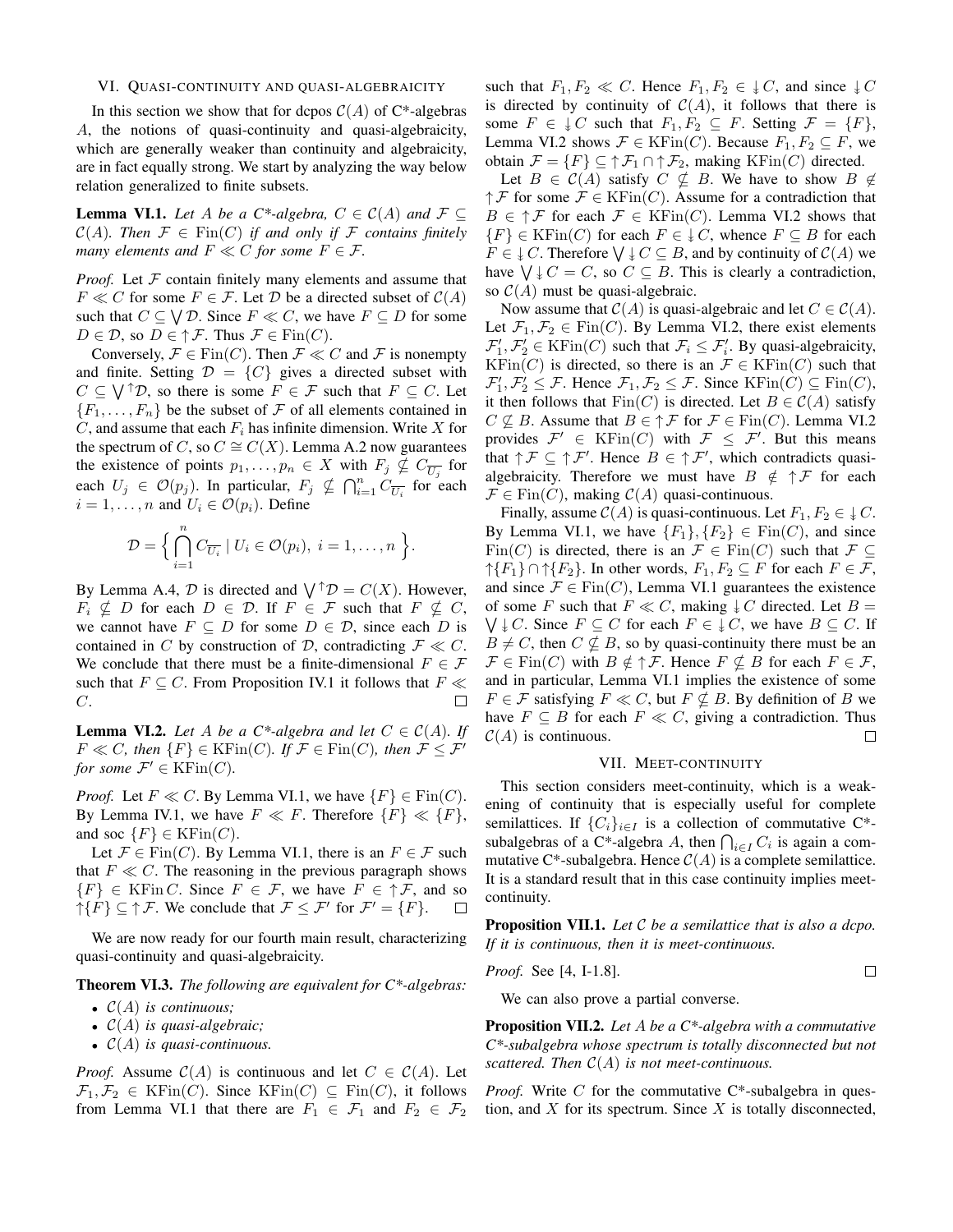$C$  is approximately finite-dimensional. Hence there is some directed  $\mathcal{D} \subset \mathcal{C}(A)$  consisting of finite-dimensional subalgebras of C with  $\bigvee^{\uparrow} \mathcal{D} = C$ . Since X is not scattered, there must be some C\*-subalgebra  $B \subseteq C$  that is not approximately finitedimensional. If  $C(A)$  is meet-continous, then

$$
B = B \cap C = B \cap \bigvee{}^{\uparrow} \mathcal{D} = \bigvee{}^{\uparrow} \{ B \cap D \mid D \in \mathcal{D} \}.
$$

Since  $B \cap D$  is finite-dimensional as each  $D \in \mathcal{D}$  is finite dimensional, it follows that  $B$  must be approximately finitedimensional. This is a contradiction, hence  $C(A)$  cannot be meet-continuous.  $\Box$ 

We leave open the question whether non-scattered C\* algebras A can have dcpos  $C(A)$  that are not meet-continuous.

## VIII. SCATTERED C\*-ALGEBRAS

In the previous sections, we have seen that a  $C^*$ -algebra A has a dcpo  $C(A)$  that is nice – in the sense of being (quasi-)algebraic, (quasi-)continuous, or atomistic, which are all equivalent – precisely when it is scattered. In this case, we can turn the domain  $C(A)$  itself into the spectrum of another C\*-algebra, which this section studies.

Proposition VIII.1. *If* A *is a scattered C\*-algebra, then* C(A) *is a totally disconnected compact Hausdorff space in the Lawson topology.*

*Proof.* If A is scattered, then  $C(A)$  is both an algebraic domain and a complete semilattice. Therefore it is compact Hausdorff in the Lawson topology [4, III-1.11]. Moreover, it follows that  $C(A)$  is zero-dimensional [4, III-1.14], which for compact Hausdorff spaces is equivalent to being totally disconnected [45, 29.7].  $\Box$ 

Our fifth main result follows from the previous proposition: any scattered  $C^*$ -algebra  $A$  gives rise to another, commutative, C\*-algebra  $C(X)$  for  $X = C(A)$  with its Lawson topology. Thus we can speak about the domain of commutative  $C^*$ subalgebras entirely in the language of  $C^*$ -algebras. The interpretation of this construction in terms of transition systems is unclear, but it might give rise to a similar construction as the Brzozowski minimization of an automaton [13], and hence provides interesting material for further study.

To that end, a first step might be to ask whether the construction from the previous proposition is functorial, that is, whether it respects unital ∗-homomorphisms. This turns out not to be the case, as it is in fact prohibited by rigorous no-go theorems [46].

A second question might be what happens when we iterate this construction. The following proposition shows that this only makes sense in the degenerate case of finite dimensions.

Proposition VIII.2. *Let* A *be a scattered C\*-algebra. Its domain* C(A) *is scattered in the Lawson topology only if* A *is finite-dimensional.*

*Proof.* Recall from Definition II.6 that a basis for the Lawson topology on  $C(A)$  is given by sets of the form  $U \setminus \uparrow \mathcal{F}$  with  $\mathcal{F} \subset \mathcal{C}(A)$  finite and U Scott open. Since A is scattered,  $\mathcal{C}(A)$  is algebraic. It follows that a basis for the Scott topology is given by  $\uparrow C$  for C compact [4, II-1.15]. Thus sets of the form  $\uparrow C \setminus \uparrow \mathcal{F}$  with C compact and F finite form a basis for the Lawson topology.

Let A have finite dimension, so it is certainly scattered. Take a nonempty subset  $S \subseteq C(A)$ , and let M be a maximal element of S, which exists by [25, 3.16]. Since  $M$  must be finitedimensional too, it is compact by Proposition III.1. Hence  $\uparrow M$ is Scott open and therefore Lawson open. Maximality of M in S now gives  $S \cap \uparrow M = \{M\}$ , and since  $\uparrow M$  is Lawson open, it follows that M is an isolated point of S. Hence  $C(A)$ is scattered.

Conversely, assume A is infinite-dimensional. Then  $C(A)$ has a noncompact element C. Then  $S = \downarrow C$  contains an isolated point if  $S \cap U$  is a singleton for some basic Lawson open  $U$ . Hence  $\downarrow$   $C \cap \uparrow K \setminus \uparrow \mathcal{F}$  must be a singleton for some finite set  $\mathcal{F} \subseteq \mathcal{C}(A)$  and some compact  $K \in \mathcal{C}(A)$ . In other words,  $[K, C] \setminus \mathcal{F}$  is a singleton, where  $[K, C]$  is the interval  ${D \in C(A) \mid K \subseteq D \subseteq C}$ . Since C is infinite-dimensional and scattered (by Theorem II.26), there are infinitely many atoms in  $[K, C]$ : for C is atomistic by Theorem V.4 and hence has infinitely many atoms  $C_i$ , but K is finite-dimensional by Proposition III.1, so that  $C_i \vee K$ , excepting the finitely many  $C_i \leq K$ , give infinitely many atoms in [K, C]. Hence there is no finite subset  $\mathcal{F} \subseteq \mathcal{C}(A)$  making  $[K, C] \setminus \uparrow \mathcal{F}$  a singleton. We conclude that  $\downarrow$  C has no isolated points, so  $\mathcal{C}(A)$  cannot be scattered.  $\Box$ 

# IX. VON NEUMANN ALGEBRAS

In the infinite case, probabilistic transition systems are usually phrased in terms of measure theory rather than topology [2]. There is an analogue to Theorem II.13, saying that measure spaces are dual to commutative so-called *von Neumann algebras* [47], [34]. In this section we investigate the domain-theoretic properties of these special C\*-algebras. Notice that nevertheless our formulation of the C\*-algebra generated by the transition probability matrices still holds and has no need of von Neumann algebras. It will turn out that dcpos of von Neumann algebras only behave well domaintheoretically in degenerate cases.

Definition IX.1. If V is a Banach space, then so is its *dual space*  $V^*$  of continuous linear functions  $V \rightarrow \mathbb{C}$ . A *von Neumann algebra* is a  $C^*$ -algebra of the form  $V^*$ , for some Banach space V.

We can turn any  $C^*$ -algebra A into a von Neumann algebra by taking its double dual A∗∗, also called the *enveloping von Neumann algebra* [33]. This in fact gives an adjunction of categories showing that von Neumann algebras form a reflexive subcategory of C\*-algebras [48, 3.2].

We can play the same game of approximation with commutative von Neumann subalgebras rather than C\*-subalgebras. Indeed, this setting has been studied before [29]. However, notice that the reason we considered commutative C\* subalgebras – namely bisimilarity of states for probabilistic systems, and empirical accessibility for quantum systems –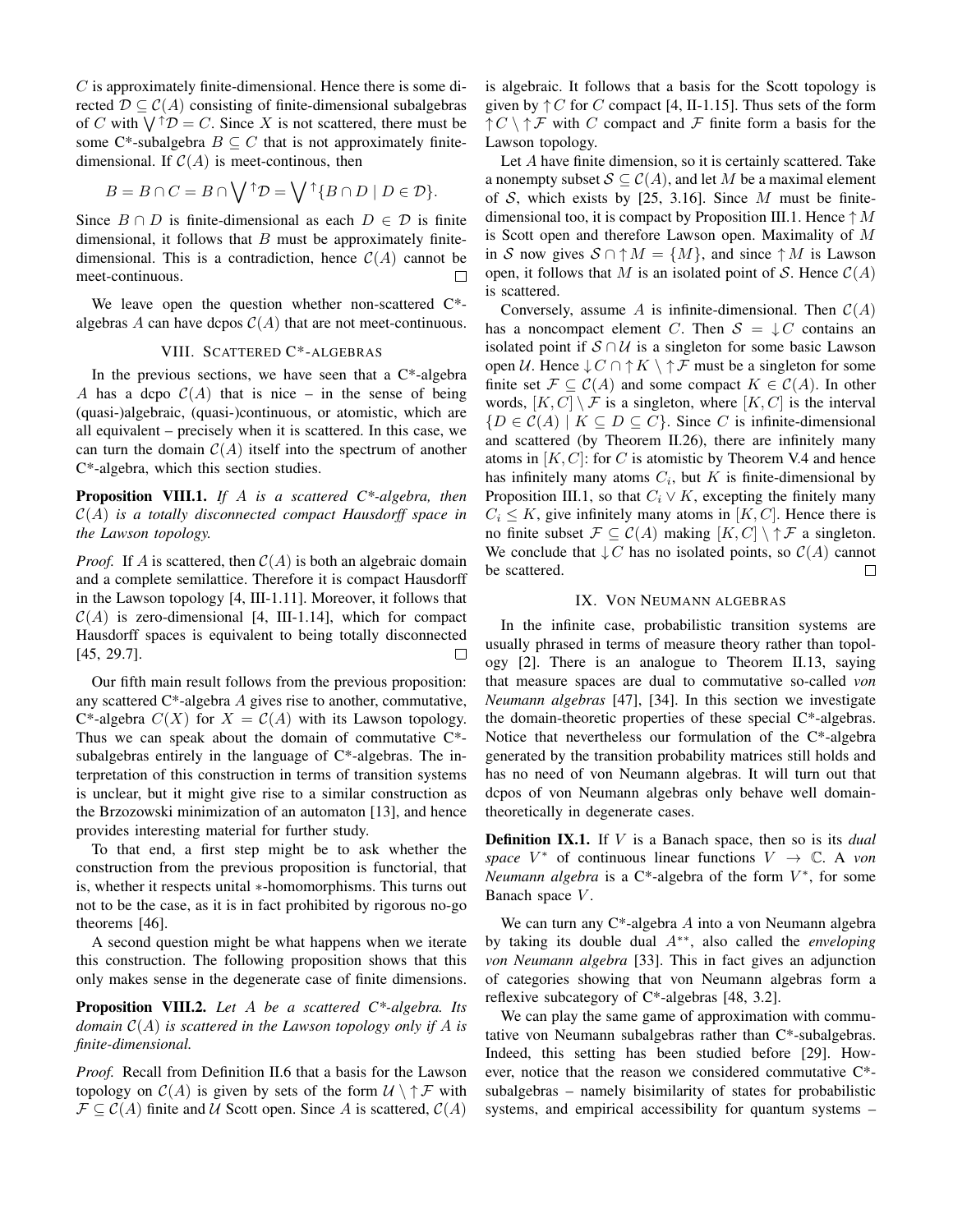had little to do with measure theory and does not suggest the use of von Neumann subalgebras.

Definition IX.2. A von Neumann subalgebra of a von Neumann algebra M is a C\*-subalgebra  $V \subseteq M$  that is a von Neumann algebra in its own right. Write  $V(M)$  for the partially ordered set of von Neumann subalgebras of M under inclusion.

We now also show that  $V(M)$  is a reflexive subcategory of  $\mathcal{C}(M)$ , a satisfying decategorification of the fact that von Neumann algebras form a reflexive subcategory of C\*-algebras.

Proposition IX.3. *For a von Neumann algebra* M *there is a Galois correspondence*

$$
\mathcal{V}(M)\xrightarrow{\longleftarrow} \mathcal{L}(M)
$$

*where the upper adjoint maps a C\*-subalgebra*  $C \in \mathcal{C}(M)$  *to the smallest W\*-subalgebra of* M *containing it.*

*Proof.* Write  $C'' = \bigcap \{ V \in V(M) \mid C \subseteq V \}$  for the smallest W<sup>\*</sup>-subalgebra of M containing  $C \in \mathcal{C}(M)$ . If  $C \subseteq D$ , then clearly  $C'' \subseteq D''$ . By construction we have  $C'' \subseteq V$  if and only if  $C \subseteq V$ , for  $C \in \mathcal{C}(M)$  and  $V \in \mathcal{V}(M)$ . Finally, notice that  $V'' = V$  for  $V \in \mathcal{V}(M)$ .  $\Box$ 

Our last main result shows that for von Neumann algebras M the dcpo  $C(M)$  is only interesting in degenerate cases.

Theorem IX.4. *The following are equivalent for a von Neumann algebra* M*:*

- C(M) *is continuous;*
- C(M) *is algebraic;*
- V(M) *is continuous;*
- V(M) *is algebraic;*
- M *is finite dimensional.*

*Proof.* The equivalence of the last three properties is proved in [29, 6.1].

If  $C(M)$  is algebraic or continuous, then M is scattered by Theorems III.2 and IV.2. Theorem II.26 then implies that all maximal commutative  $C^*$ -subalgebras of  $M$  are scattered. But maximal C\*-subalgebras are automatically von Neumann algebras by Proposition IX.3, and scattered commutative von Neumann algebras are finite-dimensional by Lemma A.5 in the Appendix. Since all maximal commutative C\*-subalgebras of M are finite-dimensional, so is M itself [31, 4.12].

The converse is easy: any finite-dimensional  $C^*$ -algebra is scattered.  $\Box$ 

We conclude that, at least from a domain-theoretic perspective of approximating quantum computations by classical ones, von Neumann algebras are a lot less interesting than C\* algebras. There are many examples of  $C^*$ -algebras A for which  $C(A)$  is continuous but  $C(A^{**})$  is not: any infinite-dimensional scattered  $C^*$ -algebra will do, such as  $C(X)$  for the infinite compact Hausdorff scattered spaces X of Example II.24.

## ACKNOWLEDGMENT

C. Heunen was supported by the Engineering and Physical Sciences Research Council Fellowship EP/L002388/1. A. J. Lindenhovius was supported by the Netherlands Organisation for Scientific Research under TOP-GO grant 613.001.013. We thank Klaas Landsman for his comments, and Ruben Stienstra for parts of the proof of Lemma A.5.

#### **REFERENCES**

- [1] M. Keyl, "Fundamentals of quantum information theory," *Physical Reports*, vol. 369, pp. 431–548, 2002.
- [2] P. Panangaden, *Labelled Markov processes*. Imperial College Press, 2009.
- [3] S. Abramsky and A. Jung, *Handbook of Logic in Computer Science*. Clarendon Press, 1994, vol. 3, ch. Domain Theory.
- [4] G. Gierz, K. H. Hofmann, K. Keimel, J. D. Lawson, M. W. Mislove, and D. S. Scott, *Continuous lattices and domains*. Cambridge University Press, 2003.
- [5] O. Bratteli, "Inductive limits of finite dimensional C\*-algebras," *Transactions of the American Mathematical Society*, vol. 171, pp. 195–235, 1972.
- [6] M. Mislove, J. Ouaknine, D. Pavlovic, and J. Worrell, "Duality for labelled Markov processes," in *FOSSACS 7*, ser. Lecture Notes in Computer Science, vol. 2987, 2004, pp. 393–407.
- [7] N. Saheb-Djahromi, "Cpo's of measure for nondeterminism," *Theoretical Computer Science*, vol. 12, no. 1, pp. 19–37, 1980.
- [8] D. Kozen, "Semantics of probabilistic programs," *Journal of Computer and System Sciences*, vol. 22, no. 3, pp. 328–350, 1981.
- [9] M. A. Moshier and D. Petrisan, "A duality theorem for real C\*-algebras," in *CALCO 3*, ser. Lecture Notes in Computer Science, vol. 5728, 2009, pp. 284–299.
- [10]  $\overrightarrow{K}$ . G. Larsen and A. Skou, "Bisimulation through probabilistic testing," *Information and Computation*, vol. 94, no. 1, pp. 1–28, 1991.
- [11] A. Di Pierro, C. Hankin, and H. Wiklicky, "Quantitative relations and approximate process equivalences," in *CONCUR 14*, ser. Lecture Notes in Computer Science, vol. 2761, 2003, pp. 508–522.
- [12] A. Di Pierro and H. Wiklicky, "Operator algebras and the operational semantics of probabilistic languages," in *MFCSIT 3*, ser. Electronic Notes in Theoretical Computer Science, vol. 161, 2006, pp. 131–150.
- [13] N. Bezhanishvili, C. Kupke, and P. Panangaden, "Minimization via duality," in *WOLLIC 19*, ser. Lecture Notes in Computer Science, vol. 7456, 2012, pp. 191–205.
- [14] I. Raeburn, *Graph algebras*. American Mathematical Society, 2005.
- [15] V. Danos and L. Regnier, "Proof-nets and the Hilbert space," in *Advances in linear logic*. Cambridge University Press, 1995, pp. 307–328.
- [16] J.-Y. Girard, "Geometry of interaction V: logic in the hyperfinite factor," *Theoretical Computer Science*, vol. 412, no. 20, pp. 1860–1883, 2011.
- [17] V. Danos and J. Desharnais, "Labelled Markov processes: stronger and faster approximations," in *Logic in Computer Science 18*. IEEE, 2003, pp. 341–350.
- [18] V. Danos, J. Desharnais, and P. Panangaden, "Conditional expectation and the approximation of labelled Markov processes," in *CONCUR 3*, ser. Lecture Notes in Computer Science, vol. 2761. Springer, 2003, pp. 477–491.
- [19] M. Rennela, "Towards a quantum domain theory: order-enrichment and fixpoints in W\*-algebras," in *MFPS 30*, ser. Electronic Notes in Theoretical Computer Science, vol. 308, 2014, pp. 289–307.
- [20] K. Cho, "Semantics for a quantum programming language by operator algebras," in *QPL*, ser. Electronic Proceedings in Theoretical Computer Science, vol. 172, 2014, pp. 165–190.
- [21] J. Hamhalter, "Isomorphisms of ordered structures of abelian C\* subalgebras of C\*-algebras," *Journal of Mathematical Analysis and Applications*, vol. 383, pp. 391–399, 2011.
- [22] A. Döring and J. Harding, "Abelian subalgebras and the Jordan structure of von Neumann algebras," *Houston Journal of Mathematics*, 2015.
- [23] C. Heunen, "The many classical faces of quantum structures," *arXiv:1412.2117*, 2014.
- [24] B. Spitters, "The space of measurement outcomes as a spectral invariant for non-commutative algebras," *Foundations of Physics*, vol. 42, pp. 896–908, 2012.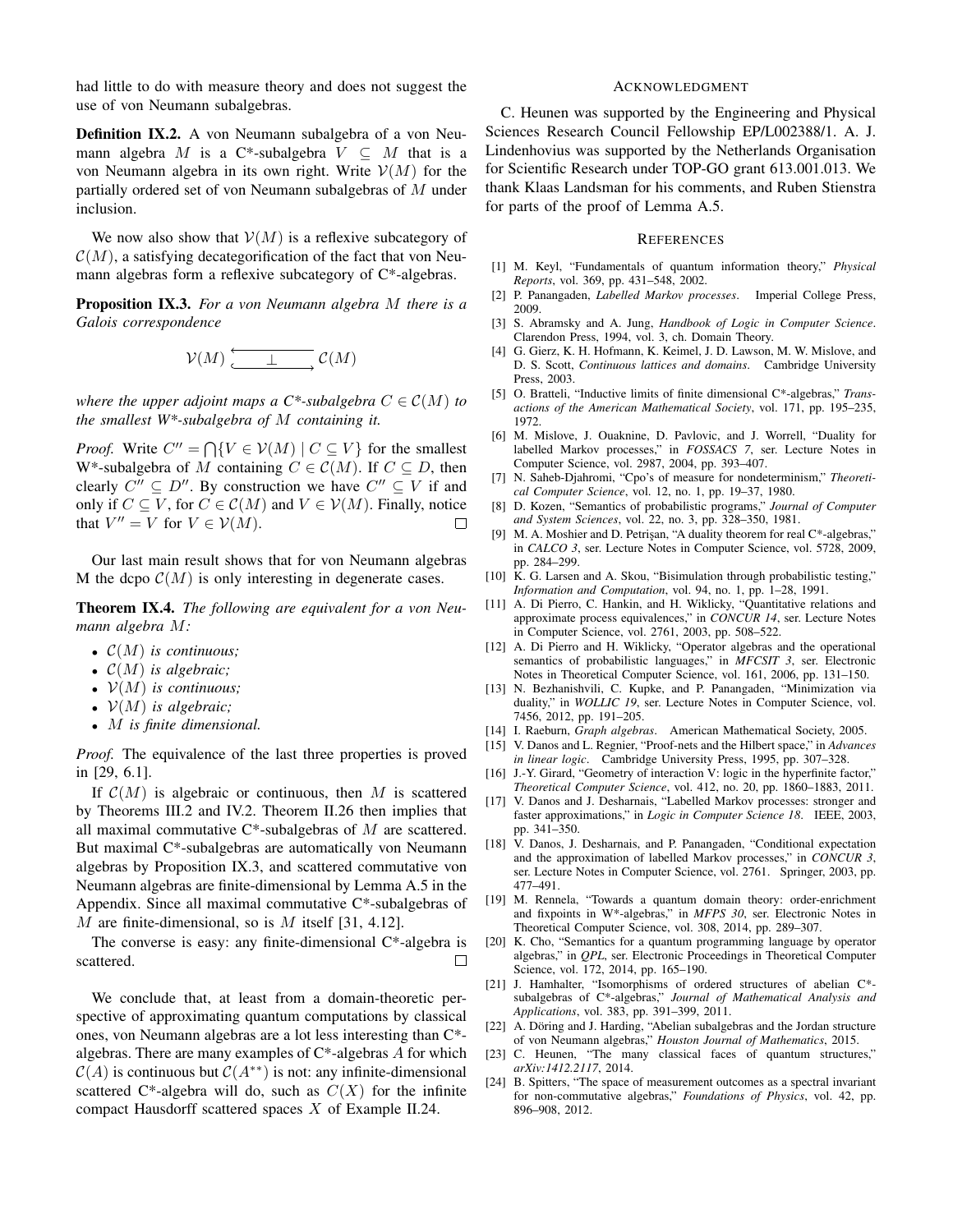- [25] A. J. Lindenhovius, "Classifying finite-dimensional C\*-algebras by posets of their commutative C\*-subalgebras," *arXiv:1501.03030, to appear in International Journal of Theoretical Physics*, 2015.
- [26] C. Heunen, "Piecewise Boolean algebras and their domains," in *ICALP*, ser. Lectures Notes in Computer Science, vol. 8573, 2014, pp. 208–219.
- [27] B. Jacobs, "Measurable spaces and their effect logic," in *Logic in Computer Science 28*. IEEE, 2013, pp. 83–92.
- [28] R. Furber and B. Jacobs, "From Kleisli categories to commutative C\* algebras: probabilistic Gelfand duality," in *CALCO 5*, ser. Lecture Notes in Computer Science, vol. 8089, 2013, pp. 141–157.
- [29] A. Döring and R. S. Barbosa, *Quantum field theory and gravity*. Springer, 2012, ch. Unsharp values, domains and topoi, pp. 65–96.
- [30] K. R. Davidson, *C\*-algebras by example*, ser. Fields Institute monographs. American Mathematical Society, 1991.
- [31] J. R. R.V. Kadison, *Fundamentals of the Theory of Operator Algebra, Volume I: Elementary Theory*. American Mathematical Society, 1997.
- [32] C. Moore and J. P. Crutchfield, "Quantum automata and quantum grammars," *Theoretical Computer Science*, vol. 237, no. 1, pp. 275– 306, 2000.
- [33] M. Takesaki, *Theory of Operator Algebra I*. Springer, 2000.
- [34] N. Weaver, *Mathematical Quantization*. Chapman Hall/CRC, 2001. [35] F. Mendivil, "Function algebras and the lattices of compactifications,"
- *Proc. Amer. Math. Soc.*, vol. 127, pp. 1863–1871, 1999. [36] N. E. Wegge-Olsen, *K-theory and C\*-algebras*. Oxford University Press, 1993.
- [37] O. Bratteli, "Structure spaces of approximately finite-dimensional C\* algebras," *Journal of Functional Analysis*, vol. 16, pp. 192–204, 1974.
- [38] L. A. Steen and J. A. Seebach, *Counterexamples in topology*. Springer, 1970.
- [39] H. E. Jensen, "Scattered C\*-algebras," *Mathematica Scandinavica*, vol. 41, pp. 308–314, 1977.
- [40] J. B. Conway, *Functional Analysis, Second Edition*. Springer, 1990.
- [41] T. Huruya, "A spectral characterization of a class of C\*-algebras," *Sci. Rep. Niigata Univ. (Series A)*, vol. 15, pp. 21–24, 1978.
- [42] M. Kusuda, "A characterization of scattered C\*-algebras and its application to C\*-crossed products," *Journal of Operator Theorry*, vol. 63, no. 2, pp. 417–424, 2010.
- [43] M. Fabian, P. Habala, P. Hjék, V. M. Santalucía, J. Pelant, and V. Zizler, *Functional analysis and infinite-dimensional geometry*. Springer, 2001.
- [44] Z. Semadeni, *Banach spaces of continuous functions, Volume 1*. PWN Polish Scientific Publishers, 1971.
- [45] S. Willard, *General Topology*. Addison-Wesley, 1970.
- [46] B. van den Berg and C. Heunen, "Extending obstructions to noncommutative functorial spectra," *Theory and Applications of Categories*, vol. 29, no. 17, pp. 457–474, 2014.
- [47] J. Dixmier, *Von Neumann algebras*. North Holland, 1981.
- [48] J. Dauns, "Categorical W\*-tensor product," *Transactions of the American Mathematical Society*, vol. 166, pp. 439–456, 1972.

## APPENDIX

In this appendix we prove five lemmas about point-set topology which would distract too much from the main text.

The first two lemmas concern the equivalence relation  $\sim_B$ on a compact Hausdorff space X defined by  $x \sim_B y$  if and only if  $b(x) = b(y)$  for each element b of a C<sup>\*</sup>subalgebra  $B \subseteq C(X)$ , which was already used in the proof of Proposition II.14.

Lemma A.1. *Let* X *be a compact Hausdorff space and let*  $B \subseteq C(X)$  *a*  $C^*$ -subalgebra. Consider the equivalence *relation*  $\sim_B$  *from Section IV. Each equivalence class*  $[x]_B$  *is a closed subset of* X*.*

*Proof.* The proof of Proposition II.14 shows that the quotient  $X/\sim_B$  is compact Hausdorff. If q is the quotient map, then  $q(x) = [x]_B$ , which is closed since q is a closed map, being a continuous function between compact Hausdorff spaces.  $\Box$ 

Lemma A.2. *For a compact Hausdorff space* X *and C\* subalgebra*  $B \subseteq C(X)$ *:* 

- (i) *B is finite dimensional if and only if*  $[x]_B \subseteq X$  *is open for each*  $x \in X$ *;*
- (ii) *if* X *is connected,* B *is the (one-dimensional) subalgebra of all constant functions on* X *if and only if*  $[x]_B$  *is open for some*  $x \in X$ ;
- (iii) *if* B is infinite-dimensional, there are  $x \in X$  and  $p \in Y$  $[x]_B$  *such that*  $B \nsubseteq C_{\overline{U}}$  *for each*  $U \in \mathcal{O}(p)$ *. If*  $\overline{X}$  *is connected, this holds for all*  $x \in X$ .
- *Proof.* Fix X and B.
	- (i) Let  $q: X \to X/\sim_B$  be the quotient map. By definition of the quotient topology,  $V \subseteq X/\sim_B$  is open if and only if its preimage  $q^{-1}[V]$  is open in X. We can regard  $[x]_B$ both as a subset of X and as point in  $X/\sim_B$ . Since  $[x]_B = q^{-1}[\{[x]_B\}]$ , we find that  $\{[x]_B\}$  is open in  $X/\sim_B$  if and only if  $[x]_B$  is open in X. Hence  $X/\sim_B$  is discrete if and only if  $[x]_B$  is open in X for each  $x \in X$ . Now  $X/\sim_B$  is compact, being a continuous image of a compact space. It is also Hausdorff by Proposition II.14. Hence  $X/\sim_B$  is discrete if and only if it is finite. Thus each  $[x]_B$  is open in X if and only if B is finitedimensional.
	- (ii) An equivalence class  $[x]_B$  is always closed in X (see Lemma A.1). Assume that it is also open. By connectedness  $X = [x]_B$ , so  $f(y) = f(x)$  for each  $f \in B$ and each  $y \in X$ . Hence B is the algebra of all constant functions on  $X$ , and since this algebra is spanned by the function  $x \mapsto 1$ , it follows that B is one dimensional. Conversely, if  $B$  is the one-dimensional subalgebra of all constant function on X, then for each  $f \in B$  there is some  $\lambda \in \mathbb{C}$  such that  $f(x) = \lambda$  for each  $x \in X$ . Hence  $f(x) = f(y)$  for each  $x, y \in X$ , whence for each  $x \in X$  we have  $[x]_B = X$ , which is clearly open.
- (iii) Assume that  $B$  is infinite-dimensional. By (i) there must be some  $x \in X$  such that  $[x]_B$  is not open. Hence there must be a point  $p \in [x]_B$  such that  $U \nsubseteq [x]_B$  for each  $U \in \mathcal{O}(p)$ . If X is connected, (ii) implies that  $[x]_B$  is not open for any  $x \in X$ , so p can be chosen as an element of  $[x]_B$  for each  $x \in X$ . In both cases, we have  $U \nsubseteq [x]_B$  for  $U \in \mathcal{O}(p)$ , hence there is  $q \in U$  such that  $q \notin [x]_B$ . We have  $y \in [x]_B$  if and only if  $f(x) = f(y)$ for each  $f \in B$ . So  $p \in [x]_B$ , and  $q \notin [x]_B$  implies the existence of some  $f \in B$  such that  $f(p) \neq f(q)$ . That is, there is some  $f \in B$  such that f is not constant on U, so f is certainly not constant on  $\overline{U}$ . We conclude that for each  $U \in \mathcal{O}(p)$  there is an  $f \in B$  such that  $f \notin C_{\overline{U}}$ , so  $B \nsubseteq C_{\overline{U}}$  for each  $U \in \mathcal{O}(p)$ .

The following lemma shows that the different definitions of approximate finite-dimensionality of [5] and [42] coincide in the commutative case, as used in Sections II and III.

Lemma A.3. *The following are equivalent for a compact Hausdorff space* X*:*

• C(X) *is approximately finite-dimensional;*